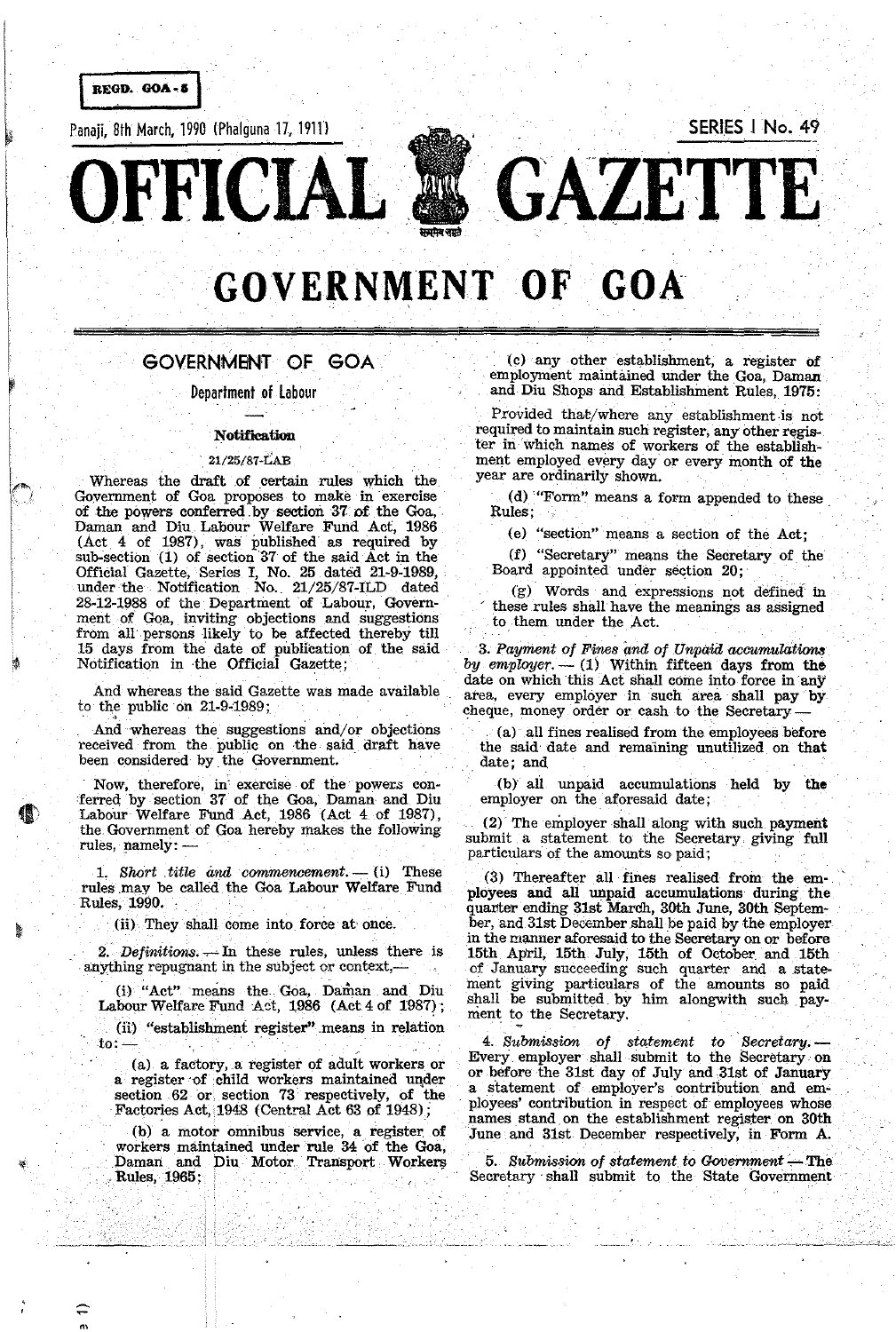not later than 31st August and 28th February, respectively, a statement of employers contributions received by him on 30th June and 31st December respectively, in Form 'B'.

6. Notice for payment of fines and unpaid accumulations by Secretary. — The Secretary may, after making such enquiries as he may deem fit, and after calling for a repot from the Inspector, if necessary, serve a notice on any employer to<br>pay any portion of fines realised from the employer or unpaid accumulations held by him which the employer has not paid in accordance with rule 3. The employer shall comply with the said notice<br>within 14 days of the receipt thereof.

7. Particulars of unpaid accumulations to be published under section  $12(3)(b)$ . The notice referred to in sub-section (3) of section 12 shall contain the following particulars, namely:

(1) Name and address of the factory or establishment in which the unpaid accumulations were earned:

(2) Wage period during which the unpaid accumulations was earned;

(3) Amount of the unpaid accumulations;

 $(4)$  A declaration that a list containing the names of employees and the amount due to them and paid to the Board has been pasted on the<br>notice board of the factory or establishment in<br>which the unpaid accumulation was earned.

8. Application for remission of penalty. -- (i)<br>Application for remission of penalty shall be made<br>to the Secretary within thirty days from the date of payment of penalty, and shall clearly specify the grounds on which the remission is claimed.

(ii) Where the Secretary is satisfied that the penalty imposed is likely to cause undue hardship to the employer concerned or that the employer has suffered financially on account of riots, war,<br>through natural calamities or that delay caused in the payment of unpaid accumulations or fines was due to circumstances beyond his control, the Secretary may remit in part or whole the penalty payable under sub-section (2) of section 13.

Provided that if the amount of penalty to be remitted exceeds Rs. 500/-, the remission shall not be made without the prior sanction of the Board.

9. Maintenance and audit of accounts. - The accounts of the funds shall be prepared and maintained by the Accounts Officer of the Board in Form C and shall be audited by the Director of Accounts, Local Fund Accounts, Goa State, once a year. The Secretary shall be responsible for the disposal of the audit note.

10. Budget of Board.  $-$  (1) The budget estimates for each financial year shall be prepared and laid before the Board on or before the 1st day of December of the previous financial year and, after it is approved by the Board, shall be forwarded to the State Government for approval on or before the 15th December. The State Government shall approve the budget before the 15th January after making<br>such amendments and alterations as it considers necessary.

 $\widehat{\mathbf{t}}$ 

(2) The budget thus amended or altered and approved shall constitute the budget of the Board for the ensuing financial year and shall be issued<br>under the seal of the Board and signed by the officer or officers of the Board duly authorised in this behalf. An authenticated copy of budget shall be forwarded to the State Government before the 28th February.

11. Additional Expenditure. - If during the course of the financial year it becomes necessary to incur expenditure over and above the provision made in the budget, the Board shall immediately submit to the State Government the details of the proposed expenditure, and specify the manner in which it proposes to meet the additional expenditure. The State Government may either approve the proposed expenditure after making such modifications as it considers necessary or reject it. A copy of the order passed by the State Government on every such proposal to incur additional expenditure shall be communicated to the Board and the Auditor, if any, appointed by the State Government.

12. Applications for grant from Fund. - Any employer, local authority or any other body, may make an application to the Secretary for a grant under sub-section (3) of section 16. Such application shall be placed by the Secretary before the Board within a month of its receipt with his remarks, and the recommendations of the Board shall be forwarded for approval of the State Government by the Secretary.

13. Mode of Payment. - All payments from the fund amounting to

- (a) less than Rs.  $50/$  may be made in cash;
- (b) Rs. 50/- or more shall be made by cheque issued by the Secretary:

Provided that the Board may, in any particular case for special reasons, authorise such payment also in cash.

14. Constitution of Board. - The Board shall consist of twenty-six members including the Chairman, out of which six shall be the representatives of employers and employees each, eight being independent members and six members being representatives of women.

15. Allowance of Members. The members shall hold their offices in an honorary capacity provided that each member shall be eligible to a sitting fee of Rs. 30/- for attending each meeting of the Board and to travelling and daily allowances admissible to first grade officers of the State Government.

16. Allowances of members of committees. - The members of the committees constituted under section 9 shall be eligible to a sitting fee of Rs. 30/for attending each meeting of the committee and to travelling and daily allowances admissible<br>to first grade officers of the State Government.

17. Meetings of Board (1) - The Board shall meet at least once every quarter and as often as may be necessary.

(2) All members of the Board shall be given seven clear days' notice of a meeting specifying the date,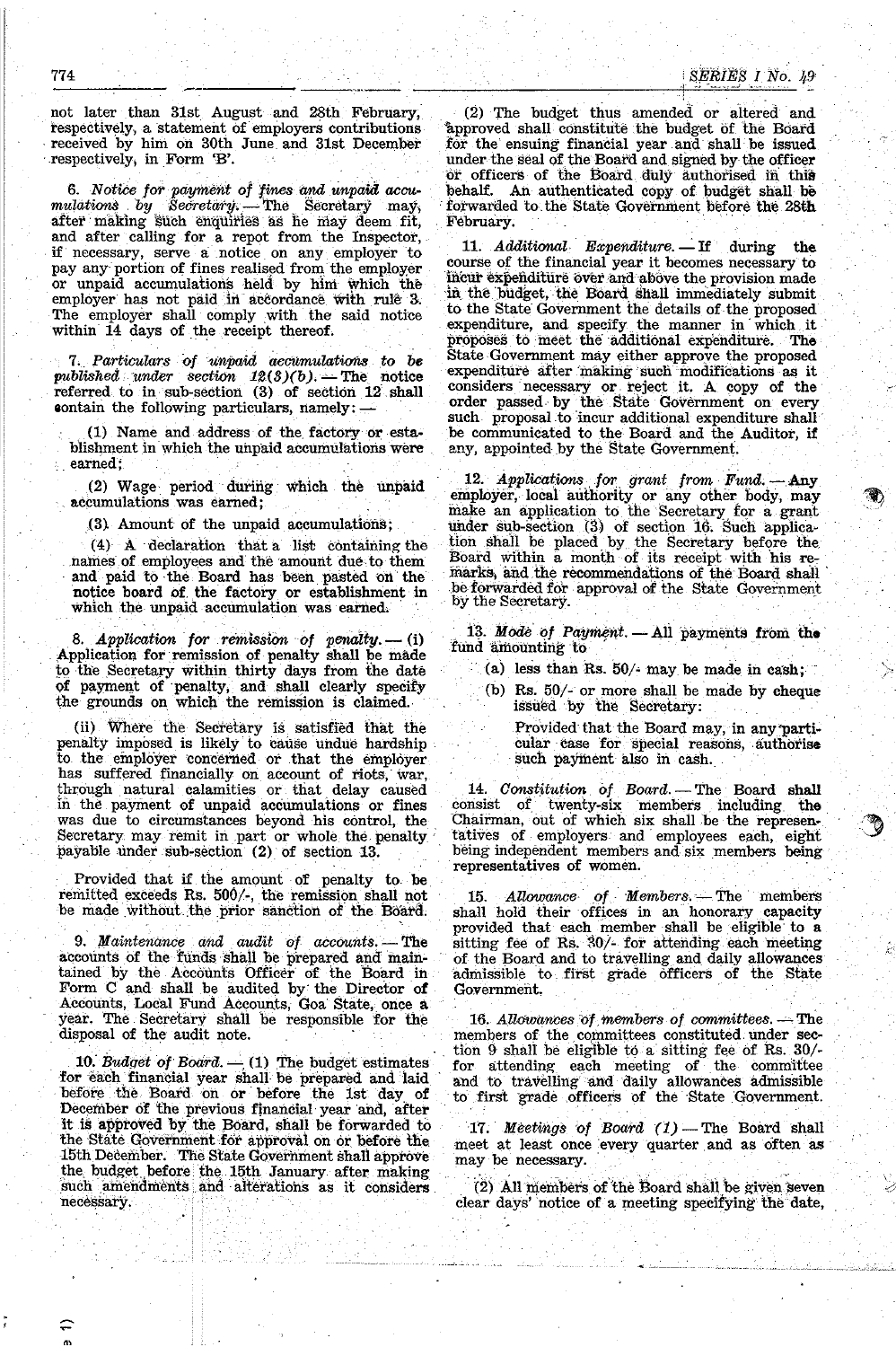I

qr

time and place. of the meeting and business to be transacted thereat:

Provided that, seven clear days' notice shall . not be necessary where, in the opinion of the .,.chairman, . business of an emergent nature has to be transacted.

18. *Quorum.* — The number of members necessary to constitute a quorum at a meeting of the Board shall be seven including the Chairman.

19. *Chairman to preside.* - Every meeting of the Board shall. be presided over by the Chairman or if the Chairman is, for any reason, unable to attend it, by such one of the members present as may be chosen by the meeting to be Chairman for the **occasion.** 

20. Adjournment of meeting. - If there is no quorum as laid down in rule 18, the Chairman shall, after waiting for thirty minutes after the expiration of the appointed hour, adjourn the meeting to such hour on some other future day as he may reasonably fix. A notice of such adjourned meeting shall be sent to every member of the Board. and the business which would have been brought before the original meeting, had there been a quorum thereat shall be brought before the adjourned meeting and. may be disposed of at such a meeting, whether there be a quorum or not.

21. All questions to be decided by majority. — All. questions coming before the meeting of the Board shall be decided by a majority of the members present and voting at the meeting, the Chairman having a second or casting vote in all cases of equality of votes.

22. Mode of exercising votes. - Votes shall be taken by show of hands and the names of persons voting in favour and against any proposition shall be recorded only if any member requests the Chairman to do so.

23. Minutes of meeting. - The Board shall keep minutes' of the proceedings Of each meeting of the. Board, and shall include therein the names of the members present. A copy of such minutes shall be submitted by the Board to the State Government as soon as they are confirmed by the Board.

24. Delegation of powers. - The Board may delegate its powers and functions to the Secretary

> . :  $\mathbb{R}$

≘

in relation to the following matters but subject to the conditions and limitations specified below, namely:- .

 $(1)$  Under sub-section  $(2)$  of section 33, subject to' the provisions of any rules. made in this  $behalf-$ 

. (a) to sanction expenditure within the budget grants approved by the State Government; .

 $(b)$  to transfer funds among the following detailed heads of account, namely: -

0) community and social education centres;

(ii) reading rooms at centres;

(iii) libraries at centres;.

, (iv) circulating libraries;

(v) community necessities;

(vi) games and sports;

(vii) excursions, tours and holiday homes; (viii) entertainment and other forms of **recreation;** 

(ix) home industries;

(x) subsidiary occupations for women and unemployed persons;

-(xi) remunerative employments

(c) to write off any loss when, its value is not more than Rs. 250/-;

(2) Under section 22

 $(a)$  to appoint the necessary clerical and executive staff to carry out and supervise the activities financed from the Fund, on the posts the salary of which shall be as per recommendation of the Fourth Pay Commission;

(bl to exercise powers of administration and taking disciplinary action against such staff as stated below. -

(i) power to transfer, sanction increment, fix pay, grant joining time, depute on foreign service, sanction leave, relax qualifications;

(ii) powers of discharging a person-

(a) on probation, during the period of such probation;

(b) appointed otherwise than under contract to hold a temporary appointment, on the expiration of the period of that appointment or for any other reason;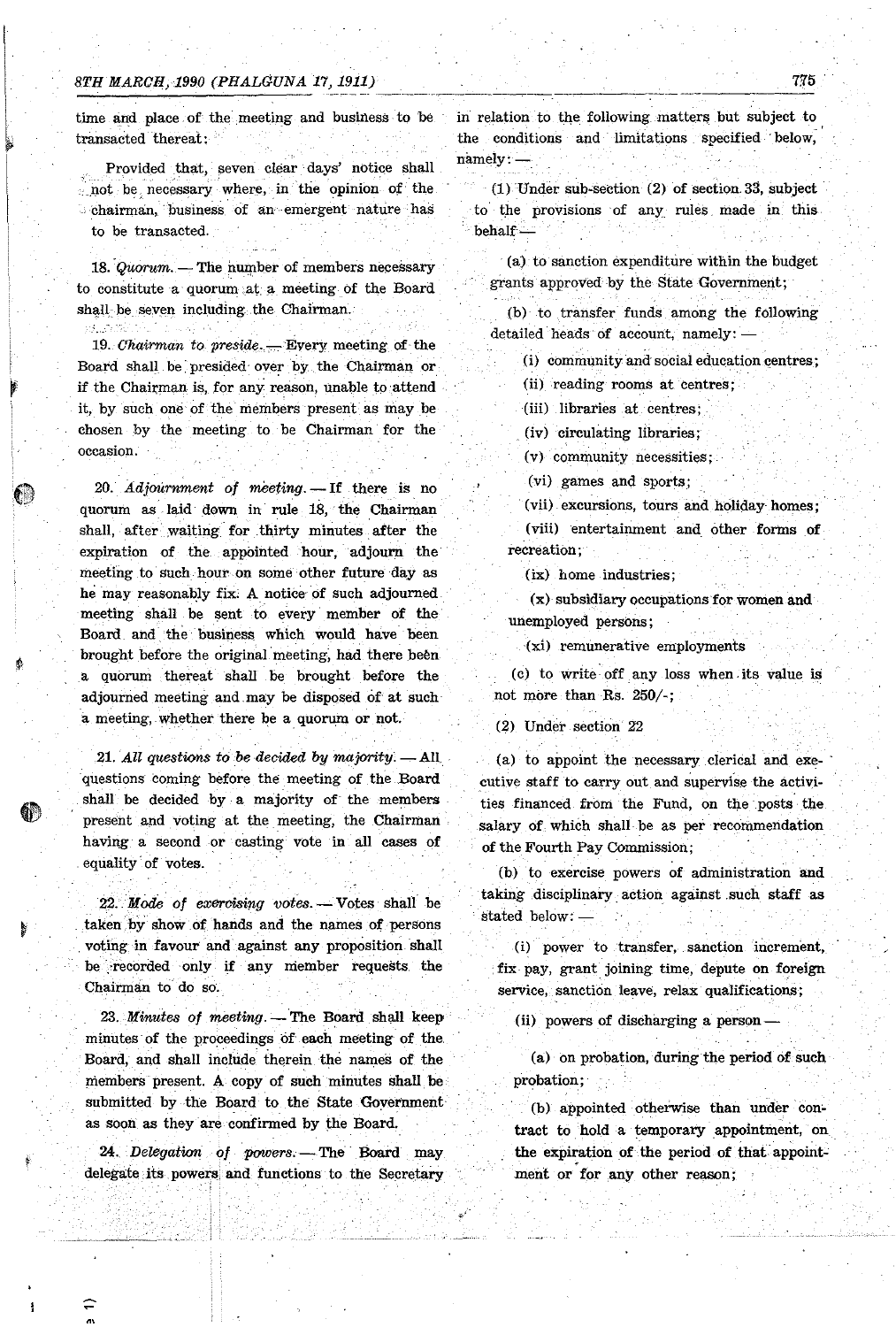. (c) engaged under contract, in accordance with the terms of his contract;

(d) appointed otherwise than under a contract to hold a permanent appointment, on the abolition of that post or for any other reasons;

(iii) powers of imposing any of the following penalties -

 $(a)$  censure;

(b) withholding of increments or promotion including stoppage at an efficiency bar;

(el' reduction to lower post or timescale or to a. lower stage in a time scale;

(d) recovery from pay of the whole or part of any loss caused to the Board by negligence or breach of orders;

(e) fine;

(f) suspension;

. (g) removal from the service of the Board, which does not disqualify from future employment;

(h) dismissal from· the service of the Board which ordinarily disqualifies from future employment;

(i) any other punishment with. the approval of the Board:

. Provided that every member of such staff shall have a right to appeal to the Board against any order of reduction, dismissal or removal from service, fine of any other punishment.

25. Additional powers of Inspection. -- Every Inspector shall, for carrying out the purposes of the Act, also have the powers· to require any employer to produce any document for his inspection, to supply him a true copy. of any such document and to give him a statement in writing.

26 .. *Percentage .oj annual income.of fund towards*  staff. - The Board shall ensure that the expenses of the staff including the staff employed for carrying out the. programmes of the Board, and other administrative expenses, shall not exceed 60% of the annual income of the Fund.

*27. Publication of annual report of the Board.-* The Board shall, within three months of the date of the closing of each financial year, submit to the State GoVernment for approval an audited statement of receipts and expenditure together with an annual report giving its activities in the year. The statement and report shall be laid as soon as may be after they are approved by the State Government before the House of the State Legislature while it is in session for a period of one month. After they are so laid, the Board shall cause the same' to be published in such manner as it may deem fit.

28. *Maintenance of registers by employers.* -- (1) Every employer of an establishment shall maintain and preserve for a period of 10 years

(a) a register of wages in form 'D'.

:'j

(b). a consolidated register of unclaimed wages and fines in Form 'E';

However, in cases pending before the appellate authorities the record shall be preserved till the cases are finally disposed. SERIES I No. 49<br>
However, in cases pending before the appellate<br>
authorities the record shall be preserved till the<br>
cases are finally disposed.<br>
(2) The employer shall by the 31st of January

(2) The employer shall by the 31st of January every year forward to the Secretary a copy of the extract from the register in Form 'B' pertaining to the previous year.

## FORM-A

#### (Rule 4)

STATEMENT' OF EMPLOYEES AND EMPLOYER'S CONTRIBUTION AS ON 30TH JUNE/31ST DECEMBER

**1. Name of. the establishment** 

**2. Name of the, Employer** 

**3. Class of establishment (i.e: whether a**  factory or motor omnibus service, motor transport undertaking a shop commer**cial establishment, residential hotel, restaurant; eating house,. theatre or other**  place of public amusement or entertain-**,ment).** 

**4. Address of the Establishment** 

- $5.$  Total number of employees whose names **stand on the\_ establishment register as on' 30th June/31st pecember.**
- **6.** (A) Employees Contribution at the rate of Rs. 0.50 per employee drawing **salary upto Rs. 1,600(- per month:** 
	- **(B) Employer's Contribution Re. 1/- per** employee drawing salary upto Rs. *1,600/-* p, m,
- 7. Total of Sub-Entries  $(A)$  +  $(B)$  above of entry 6.
- **8. Whether the contribution has already** been paid to the Secretary, if so whether by cheque, money order or cash and **details thereof.**

~ignature **of the Employer** 

 $\mathfrak{h}$ 

\. j

 $\bullet$ 

#### **FORM 'B'**

#### (See Rule 5l

STATEMENT OF EMPLOYER'S cONTRIBUTlON RECElVED BY THE SECRETARY FOR SIX MONTHS ENDING ON 30TH JUNE 'ANI! 31ST DECEMBER RESPECTIVELY IN THE YEAR ...

| Class of Establishment                                                                                                                                                                                                                   | Number<br>of Esta-<br>blishment | Amount of<br>employer's<br>Contribution<br>received by<br>the Secretary |
|------------------------------------------------------------------------------------------------------------------------------------------------------------------------------------------------------------------------------------------|---------------------------------|-------------------------------------------------------------------------|
| 1                                                                                                                                                                                                                                        | 2                               | 3                                                                       |
| 1. Factories<br>2. Motor Omnibus Services<br>3. Shops<br>4. Commercial establishments<br>5. Residential hotels<br>6. Restaurants<br>7. Eating houses.<br>8.<br>Theatres<br>9. Other places of public<br>amusement or entertain-<br>ment. |                                 |                                                                         |
|                                                                                                                                                                                                                                          |                                 | .Total:                                                                 |
| Date:                                                                                                                                                                                                                                    |                                 | Signature of the                                                        |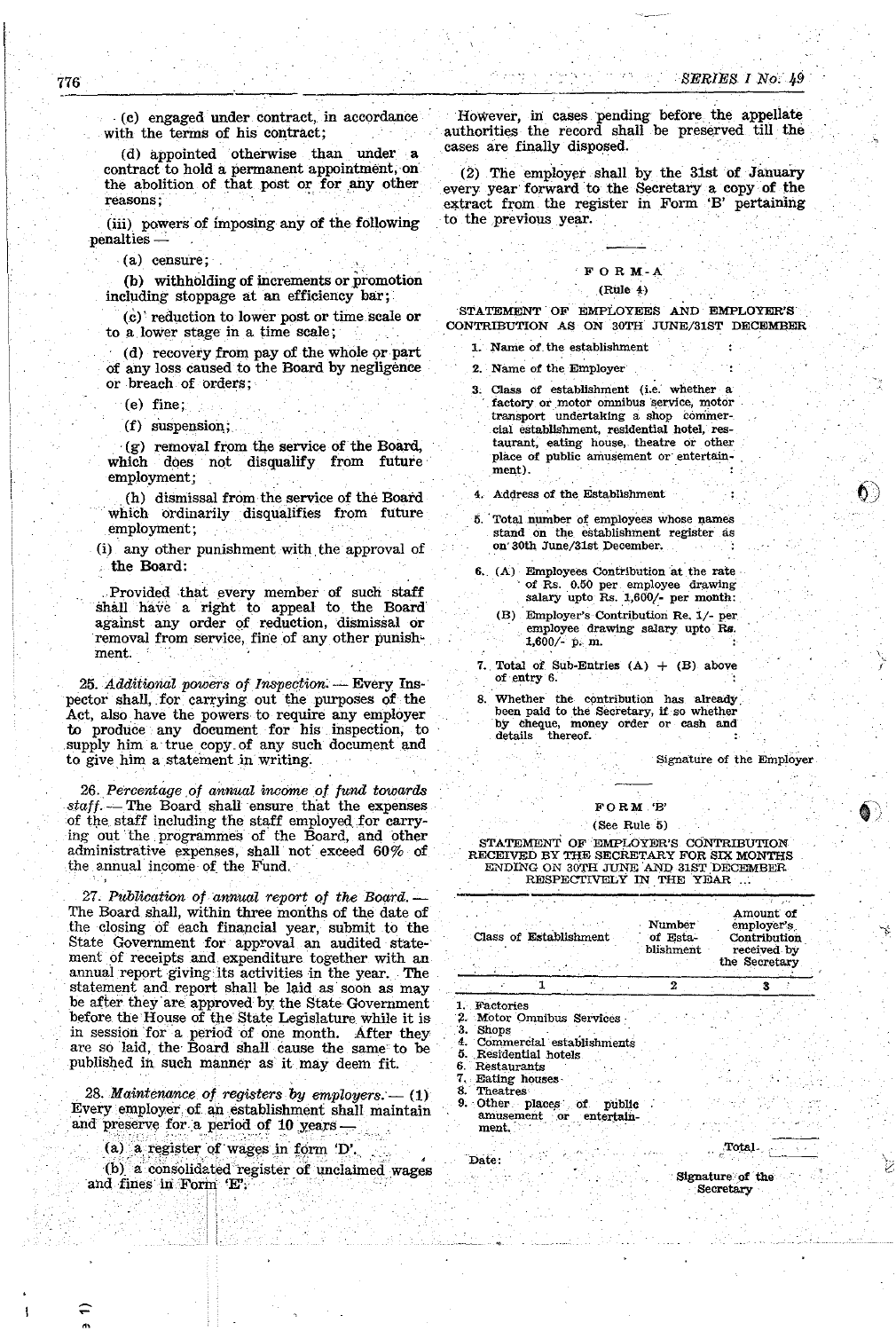€

# FORM 'C'

## (See Rule  $9$ )

 $\pm 1$ 

 $\omega$  , then  $\omega_{\rm g}$ 

1. CASH BOOK OF THE OFFICE OF THE ...

ulari son<br>S

Receipts  $\bar{\mathcal{A}}$ 

|                                        |                                                         |                          |                                                        |                           | Details of the Receipts        |                                                    |                                                |                         |                                                           | P. O. Deposit                                             |
|----------------------------------------|---------------------------------------------------------|--------------------------|--------------------------------------------------------|---------------------------|--------------------------------|----------------------------------------------------|------------------------------------------------|-------------------------|-----------------------------------------------------------|-----------------------------------------------------------|
| Date of<br>Receipt                     | Serial No. -<br>of Receipt                              |                          | Particulars<br>of Receipts                             | Receipt<br>No.            | Bank<br>Deposit                | $Cash$                                             | Bank                                           | Provisional<br>Receipts | Other<br>Deposits                                         | R. B. F.<br>$\sim$                                        |
| $\mathbf{1}$                           | $\mathbf{z}$                                            |                          | $3 -$                                                  | 化磷酸                       | $5^{\circ}$<br>$\sim$          | $6^{\circ}$ .                                      | 7.5.5                                          | $\mathbf{3}$            | ு அ                                                       | $\mathbf{C}$ 10 $\mathbf{C}$                              |
|                                        | $\sum_{i=1}^N \frac{1}{\ x_i\ } \leq \frac{1}{\ x_i\ }$ | <b>Carl Construction</b> |                                                        | Rs. P.                    |                                | Rs. P. Rs. P. Rs. P.                               |                                                | $Rs$ . $P$ .            |                                                           | $\mathbf{Rs}, \; \mathbf{P}, \; \ldots, \; \ldots$        |
|                                        | Opening Balance                                         |                          |                                                        |                           | $\gamma$ , and $\gamma$ , and  | 정도 그만 다                                            | t N                                            |                         |                                                           | پې<br>ب                                                   |
| Marks                                  | Maria San                                               |                          |                                                        |                           | EXPENDITURE                    |                                                    |                                                |                         |                                                           |                                                           |
|                                        |                                                         |                          |                                                        | and and                   | a da sala                      |                                                    |                                                |                         |                                                           |                                                           |
| Date of<br>expenditure                 | Serial No.<br>$or$ Sub- $'$<br>-Voucher                 |                          | Particulars of                                         | Voucher                   | Bank                           | Cash                                               | Bank                                           | Provisional             | Other                                                     | R. B. F.                                                  |
|                                        |                                                         |                          | expenditure                                            | No.                       | Deposit                        |                                                    |                                                | receipts                | Deposit<br>19                                             | 20                                                        |
| 11                                     | 12                                                      |                          | 13                                                     | 14<br>$\omega_{\rm{max}}$ | 15                             | 16                                                 | $\overline{\phantom{a}}^{17}$                  | $\sqrt{18}$             |                                                           |                                                           |
|                                        |                                                         | Total expenditure        | $\gamma \sim 10^{11}$                                  | Rs. P.                    | Rs. P.                         | Rs. P.                                             | Rs. P.                                         | Rs. P.                  | $R_{\rm S}$ , P.<br>$\sim 1.5$ pc $\sim 25$ .             |                                                           |
|                                        |                                                         |                          |                                                        |                           |                                | $\mathcal{O}(\mathcal{E}_\mathbf{z}^{\text{max}})$ |                                                |                         |                                                           |                                                           |
|                                        |                                                         |                          | II. DETAILED ABSTRACT OF RECEIPTS FOR THE MONTH OF  19 |                           |                                |                                                    |                                                |                         |                                                           |                                                           |
|                                        |                                                         |                          |                                                        | Name of establishment     |                                |                                                    |                                                | Unpaid accumulations    |                                                           |                                                           |
| Date                                   | $\sim 10^{-1}$                                          | $D.A.R.$ R. No.          |                                                        | or person                 |                                | Fines                                              | Unpaid<br>accumula-<br>tions                   | Deposit                 | N. S. Cer-<br>tificates<br>$\mathcal{L}^{\mathcal{L}}(1)$ | Donations<br>$\alpha$ , $\alpha$ , $\alpha$ , $\alpha$    |
|                                        |                                                         |                          |                                                        |                           |                                |                                                    |                                                |                         |                                                           |                                                           |
| $\mathbf{1}$                           | $\mathbf{z}$                                            | $-3$                     |                                                        | $\sim 4$                  |                                | 7. L.<br>5                                         | $\mathbf{6}$                                   | $\overline{\mathbf{r}}$ | $\mathbf{8}$                                              | 9                                                         |
|                                        |                                                         | . iv                     | <b>Carl Carl Corp.</b><br><b>Superior Co.</b>          |                           |                                |                                                    |                                                |                         |                                                           |                                                           |
| State                                  |                                                         | Govern-<br>ment          | Grant in aid<br>الدوعمر<br>Other<br>Institution        | Earnest<br>Money          | Tailoring<br>Class             | Deposit<br>Library<br>and infor-<br>mation         |                                                | Other<br>Deposit        | R. B. F.                                                  | Refund<br>Board's<br>Contribu-<br>tion                    |
|                                        |                                                         |                          | 12                                                     |                           |                                | centre                                             |                                                |                         |                                                           | $\mathcal{F}_{\mathcal{M}}$ , $\mathcal{F}_{\mathcal{M}}$ |
| $10^{\circ}$                           |                                                         | $\mathbf{11}$            |                                                        | 13                        | 14                             | $15$ .                                             |                                                | 16                      | 17                                                        | 18                                                        |
|                                        |                                                         |                          |                                                        |                           |                                |                                                    |                                                |                         |                                                           |                                                           |
|                                        |                                                         |                          |                                                        |                           |                                |                                                    |                                                |                         |                                                           |                                                           |
|                                        |                                                         |                          |                                                        |                           |                                | Miscellaneous receipts                             |                                                |                         |                                                           |                                                           |
| Loans from<br>Government<br>Entry fees |                                                         | R. E. C.                 | Loss of<br>books                                       | N. S. and<br>H. C. Fees   | Sale of<br>old news-<br>papers | Tailoring<br>class fees                            | Fines and<br>other<br>recoveries<br>from staff |                         | Misc.<br>Receipt                                          | Electricity                                               |
| $19 - 77$                              |                                                         | 20                       | $\pm 1$ 21                                             | $22\,$<br>13              | 23                             | $24 - 3$                                           | 25                                             |                         | 26                                                        | 27                                                        |
|                                        |                                                         |                          |                                                        |                           |                                |                                                    |                                                |                         |                                                           |                                                           |
|                                        |                                                         |                          |                                                        |                           |                                |                                                    |                                                |                         |                                                           |                                                           |
|                                        |                                                         |                          |                                                        |                           |                                |                                                    |                                                |                         |                                                           |                                                           |
|                                        |                                                         |                          |                                                        |                           |                                |                                                    |                                                |                         |                                                           |                                                           |
|                                        |                                                         |                          |                                                        |                           |                                |                                                    |                                                |                         |                                                           |                                                           |

777

 $\mathcal{A}_{\mathbf{C},\mathbf{C}}^{\mathbf{C}}$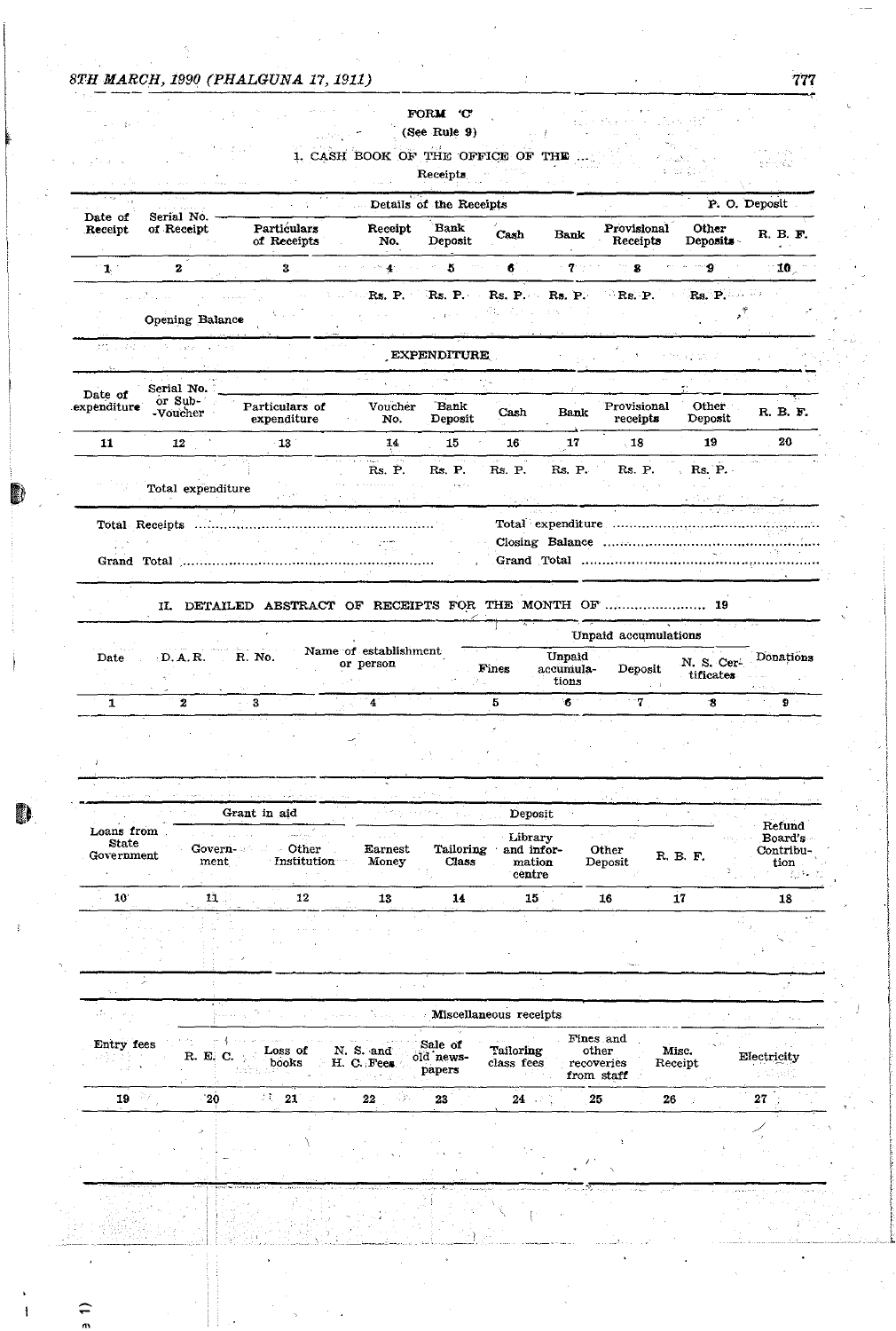$\widehat{\phantom{a}}$ 

-1

 $\mathbb{O}$ 

 $\overline{O}$ 

|                      |                                        | Miscellaneous receipts                                                           |                                                | <b><i>Communicat</i></b>                                                                           | Interest on                                                                     |                      | Initials                                                                                                                                                                                                                                                                                                                                                                                                       |                          |
|----------------------|----------------------------------------|----------------------------------------------------------------------------------|------------------------------------------------|----------------------------------------------------------------------------------------------------|---------------------------------------------------------------------------------|----------------------|----------------------------------------------------------------------------------------------------------------------------------------------------------------------------------------------------------------------------------------------------------------------------------------------------------------------------------------------------------------------------------------------------------------|--------------------------|
| Rent and<br>Taxes    | Sale of<br>Annual -<br>Reports         | Advertise-<br>ment Charges                                                       | Sale of un-<br>articles                        | on Bank<br>serviceable Deposit<br>Philosophia                                                      | Government.<br>Securities                                                       | Total                | <b>Clerk</b>                                                                                                                                                                                                                                                                                                                                                                                                   | Supdt.                   |
| -28                  |                                        |                                                                                  | $\mathcal{H}^{\pm}$ and $\mathcal{H}^{\pm}$    |                                                                                                    | $31$ and $32$ and $33$ and $33$ and $34$ and $35$ and                           |                      |                                                                                                                                                                                                                                                                                                                                                                                                                | $36 -$                   |
| N 31 M               | ा पुरुष हिन्दी है।<br>Properties in    | <b>Banglety and</b><br>$\gamma_{\rm gas}$ and $\gamma_{\rm s}$<br><b>Comment</b> | $\beta^2\left(\bigcup_{i=1}^n\bigcap_i\right)$ | $\frac{1}{12}\frac{1}{12}\frac{1}{12}\frac{1}{12}$<br>$\mathbb{F}_q \times \mathbb{S}$ as a point. | construction of the Second<br><b>Control of the Second Co</b>                   |                      | 나는 고려 들렸다<br>kales di Co                                                                                                                                                                                                                                                                                                                                                                                       | ne dan<br>اللاح الإلايان |
|                      |                                        |                                                                                  |                                                |                                                                                                    |                                                                                 |                      |                                                                                                                                                                                                                                                                                                                                                                                                                |                          |
|                      |                                        |                                                                                  |                                                |                                                                                                    |                                                                                 |                      | arrived of copyright them to                                                                                                                                                                                                                                                                                                                                                                                   |                          |
| Serial No.           | Voucher No.                            | Date                                                                             |                                                |                                                                                                    | Officers                                                                        |                      | Leave Salary Provision                                                                                                                                                                                                                                                                                                                                                                                         |                          |
|                      |                                        | المستحقق والمستعمل والمتعارف والمستناد والمتحدث والمتحدث والمتحدث والمتحدث       | <b>Program</b>                                 |                                                                                                    | Allow, and the Pay and allow, the                                               |                      | Pay Allow.                                                                                                                                                                                                                                                                                                                                                                                                     |                          |
| $\mathbf{1}_{\pm}$   | $\mathbf{z}$<br>प संग्रह कुरु          | $\mathbf{3}$<br><b>PACIFIC ARTICLES</b>                                          | $\sim$ 4.                                      | 5                                                                                                  | $6 - 1$                                                                         |                      | $\begin{array}{ccc} \textbf{7} & \textbf{9} & \textbf{10} & \textbf{11} & \textbf{12} & \textbf{13} & \textbf{16} \\ \textbf{17} & \textbf{18} & \textbf{19} & \textbf{19} & \textbf{18} & \textbf{18} \\ \textbf{18} & \textbf{19} & \textbf{19} & \textbf{18} & \textbf{19} & \textbf{18} \\ \textbf{19} & \textbf{19} & \textbf{19} & \textbf{19} & \textbf{18} & \textbf{19} \\ \textbf{19} & \textbf{19}$ |                          |
| 28 .税 .民             | $3 \times 10^{10}$ F( $\pm$            | Sunt.<br>计原始分析仪                                                                  | ans and                                        | 2010<br>tes non con-<br>2 arasidê                                                                  | राज्य करता है।<br>53.DT                                                         | 内容の感                 | $\mathcal{N}_{\mathcal{L},\mathcal{D}}\mathcal{L}^{\mathcal{L}}\mathcal{P}_{\mathcal{L},\mathcal{D}}^{\mathcal{L}}\mathcal{L}^{\mathcal{L}}\mathcal{L}^{\mathcal{L}}$                                                                                                                                                                                                                                          |                          |
| 初め                   | $\mathcal{S}^{\mathcal{A}}$ , $\gamma$ | ψ.<br>Pag.                                                                       | 花式叶                                            |                                                                                                    |                                                                                 |                      | 义。                                                                                                                                                                                                                                                                                                                                                                                                             | $\mathcal{L}$            |
|                      | in Sal                                 | स्कार<br>28.085                                                                  | $\mathcal{A}=\mathcal{B}^{\mathcal{A}}$ and    | <b>Contractor</b><br>na P                                                                          |                                                                                 |                      |                                                                                                                                                                                                                                                                                                                                                                                                                |                          |
|                      | Supervisory cum                        |                                                                                  | Programme for                                  |                                                                                                    | Community necessities                                                           |                      | ਦੀ ਉਹਨਾਂ ਜ                                                                                                                                                                                                                                                                                                                                                                                                     |                          |
|                      | Administrative Staff                   |                                                                                  | Administrative Staff                           | Napol                                                                                              | and educational staff                                                           |                      | Total                                                                                                                                                                                                                                                                                                                                                                                                          |                          |
| Pay                  | Allow.                                 | Pay                                                                              | Allow.                                         | Pay                                                                                                | Allow.                                                                          | Pay                  |                                                                                                                                                                                                                                                                                                                                                                                                                | Allow.                   |
| $9 -$                | 10                                     | $11 -$                                                                           | 12                                             | 13                                                                                                 | 14 <sup>2</sup>                                                                 |                      | 15                                                                                                                                                                                                                                                                                                                                                                                                             | 16                       |
|                      |                                        |                                                                                  |                                                |                                                                                                    |                                                                                 |                      |                                                                                                                                                                                                                                                                                                                                                                                                                |                          |
|                      |                                        |                                                                                  | 机械运动设计地址                                       | 这一块的 的                                                                                             |                                                                                 |                      |                                                                                                                                                                                                                                                                                                                                                                                                                |                          |
|                      |                                        |                                                                                  |                                                |                                                                                                    |                                                                                 |                      |                                                                                                                                                                                                                                                                                                                                                                                                                |                          |
|                      | T. A. for Staff                        |                                                                                  | T. A. for                                      |                                                                                                    |                                                                                 |                      | Initials                                                                                                                                                                                                                                                                                                                                                                                                       | 44, 3                    |
| on tour              | on transfer                            |                                                                                  | members of<br>the Board                        | Leave Travel<br>Concession                                                                         | Total of each<br>Voucher                                                        | Clerk                |                                                                                                                                                                                                                                                                                                                                                                                                                | Supdt.                   |
| 17 <sub>1</sub>      | Ìδ.                                    |                                                                                  | $\cdot$ 19                                     | 20                                                                                                 | 21                                                                              | 22                   |                                                                                                                                                                                                                                                                                                                                                                                                                | 23                       |
|                      |                                        |                                                                                  |                                                |                                                                                                    |                                                                                 |                      |                                                                                                                                                                                                                                                                                                                                                                                                                |                          |
|                      |                                        |                                                                                  |                                                |                                                                                                    |                                                                                 |                      |                                                                                                                                                                                                                                                                                                                                                                                                                |                          |
|                      |                                        |                                                                                  |                                                |                                                                                                    |                                                                                 |                      |                                                                                                                                                                                                                                                                                                                                                                                                                |                          |
|                      |                                        |                                                                                  |                                                |                                                                                                    |                                                                                 |                      |                                                                                                                                                                                                                                                                                                                                                                                                                |                          |
|                      |                                        |                                                                                  |                                                |                                                                                                    |                                                                                 |                      |                                                                                                                                                                                                                                                                                                                                                                                                                |                          |
|                      |                                        |                                                                                  |                                                |                                                                                                    | IV. CLASSIFIED ABSTRACT OF CONTINGENT EXPENDITURE OF THE  PROGRAMME EXPENDITURE |                      |                                                                                                                                                                                                                                                                                                                                                                                                                |                          |
|                      |                                        |                                                                                  |                                                |                                                                                                    |                                                                                 |                      |                                                                                                                                                                                                                                                                                                                                                                                                                |                          |
|                      |                                        |                                                                                  |                                                |                                                                                                    |                                                                                 | Community Necessity  |                                                                                                                                                                                                                                                                                                                                                                                                                |                          |
|                      | Voucher No.                            | Bill No.                                                                         | Date                                           | Place                                                                                              | Creche                                                                          |                      | Nursery School                                                                                                                                                                                                                                                                                                                                                                                                 |                          |
|                      | $\overline{2}$                         | 3                                                                                | 4                                              | 5                                                                                                  | 6                                                                               | N. R.<br>$\mathbf 7$ |                                                                                                                                                                                                                                                                                                                                                                                                                | R.,<br>8                 |
|                      |                                        |                                                                                  |                                                |                                                                                                    |                                                                                 |                      |                                                                                                                                                                                                                                                                                                                                                                                                                |                          |
|                      |                                        |                                                                                  |                                                |                                                                                                    |                                                                                 |                      |                                                                                                                                                                                                                                                                                                                                                                                                                |                          |
|                      |                                        |                                                                                  |                                                |                                                                                                    |                                                                                 |                      |                                                                                                                                                                                                                                                                                                                                                                                                                |                          |
|                      |                                        |                                                                                  |                                                |                                                                                                    |                                                                                 |                      |                                                                                                                                                                                                                                                                                                                                                                                                                |                          |
| Serial<br>1          |                                        |                                                                                  |                                                |                                                                                                    |                                                                                 |                      |                                                                                                                                                                                                                                                                                                                                                                                                                |                          |
| Tailoring<br>Classes | 數式 机乙<br>N. R.                         | R.E. S.<br>R.                                                                    | Home<br><b>Industries</b>                      | Subsidiary<br>occupations<br>for women                                                             |                                                                                 | Sewing<br>Machines   |                                                                                                                                                                                                                                                                                                                                                                                                                | Centres                  |
| 9                    | 10 <sup>°</sup>                        | $^{\prime}11$                                                                    | $-12$                                          | 13                                                                                                 |                                                                                 | 14                   |                                                                                                                                                                                                                                                                                                                                                                                                                | 15                       |
|                      |                                        |                                                                                  |                                                |                                                                                                    |                                                                                 |                      |                                                                                                                                                                                                                                                                                                                                                                                                                |                          |
|                      |                                        |                                                                                  |                                                |                                                                                                    |                                                                                 |                      |                                                                                                                                                                                                                                                                                                                                                                                                                |                          |
|                      |                                        |                                                                                  |                                                |                                                                                                    |                                                                                 |                      |                                                                                                                                                                                                                                                                                                                                                                                                                |                          |
|                      |                                        |                                                                                  |                                                |                                                                                                    |                                                                                 |                      |                                                                                                                                                                                                                                                                                                                                                                                                                | Reading Rooms            |
|                      |                                        |                                                                                  |                                                |                                                                                                    |                                                                                 |                      |                                                                                                                                                                                                                                                                                                                                                                                                                |                          |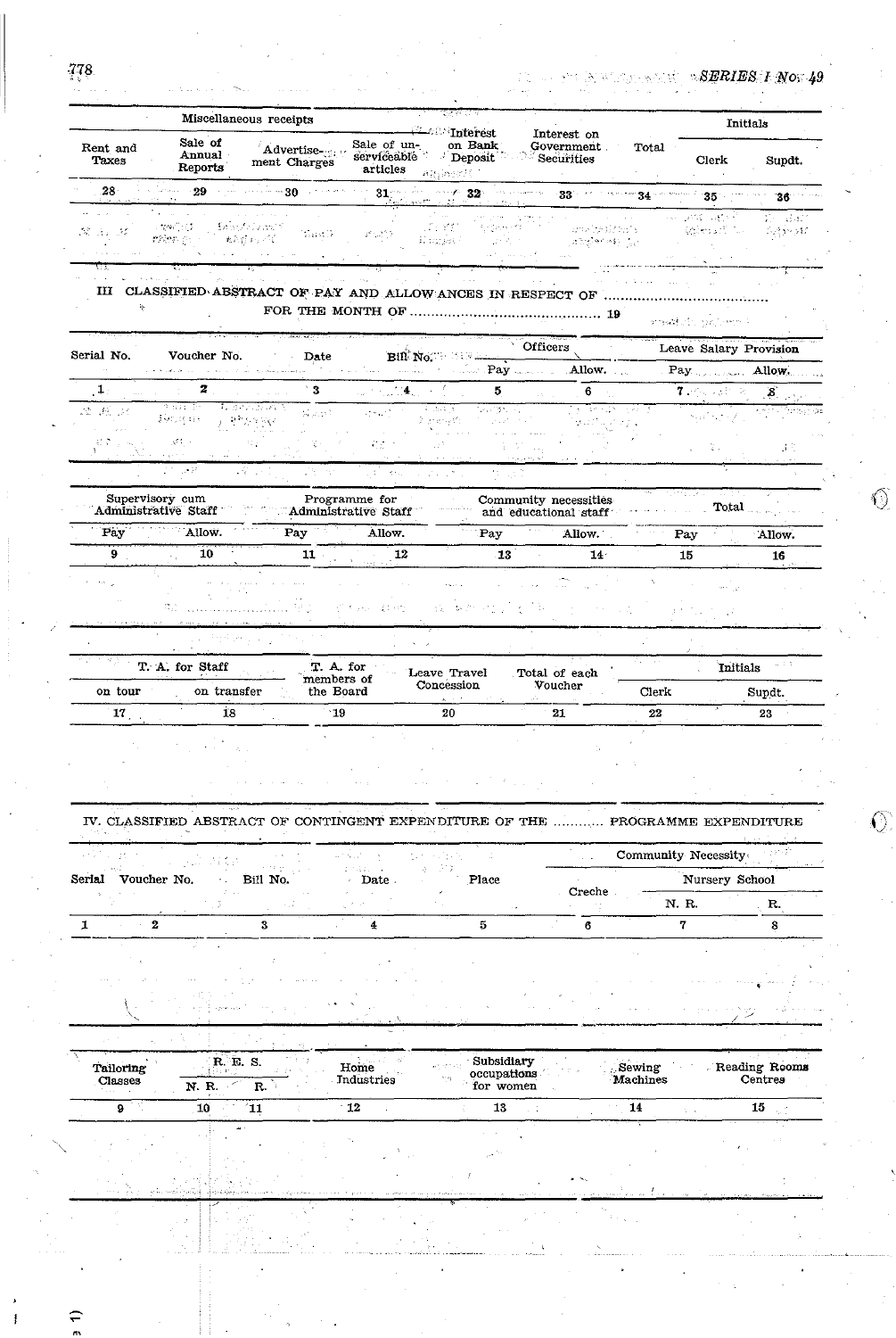0

¢

 $\circledcirc$ 

**Alla** 

 $\subset$ 

| $\mathcal{A} \rightarrow \mathcal{A}$            |                           |                                           |                                   | Entertainment and other                                                                                                                                                                                                                                                                                                                                                                                                        |                                                                                                                                                                                                                                                                                                                                                                                                                                                                                                                                                                      |                                                                                                                                                                                                                                                                                                                                                                                                                                                          |                                                                                                                                                                                                                                     |
|--------------------------------------------------|---------------------------|-------------------------------------------|-----------------------------------|--------------------------------------------------------------------------------------------------------------------------------------------------------------------------------------------------------------------------------------------------------------------------------------------------------------------------------------------------------------------------------------------------------------------------------|----------------------------------------------------------------------------------------------------------------------------------------------------------------------------------------------------------------------------------------------------------------------------------------------------------------------------------------------------------------------------------------------------------------------------------------------------------------------------------------------------------------------------------------------------------------------|----------------------------------------------------------------------------------------------------------------------------------------------------------------------------------------------------------------------------------------------------------------------------------------------------------------------------------------------------------------------------------------------------------------------------------------------------------|-------------------------------------------------------------------------------------------------------------------------------------------------------------------------------------------------------------------------------------|
| Libraries<br>Centres                             | Workers<br>Education      |                                           | Music and<br>Socials etc.         | National<br>Special Days                                                                                                                                                                                                                                                                                                                                                                                                       | $\sim$                                                                                                                                                                                                                                                                                                                                                                                                                                                                                                                                                               | Dramas<br>, and Drama<br>Festivals                                                                                                                                                                                                                                                                                                                                                                                                                       | Exhibition<br><b>Contractor</b>                                                                                                                                                                                                     |
| 16                                               | 17                        |                                           | 18.<br>and a state                | $19$ 20 20 21                                                                                                                                                                                                                                                                                                                                                                                                                  |                                                                                                                                                                                                                                                                                                                                                                                                                                                                                                                                                                      |                                                                                                                                                                                                                                                                                                                                                                                                                                                          | $\sim$ 22 and $\sim$                                                                                                                                                                                                                |
|                                                  |                           |                                           |                                   | i vi                                                                                                                                                                                                                                                                                                                                                                                                                           |                                                                                                                                                                                                                                                                                                                                                                                                                                                                                                                                                                      |                                                                                                                                                                                                                                                                                                                                                                                                                                                          | vrstedi sa Gordania                                                                                                                                                                                                                 |
|                                                  |                           |                                           |                                   |                                                                                                                                                                                                                                                                                                                                                                                                                                | $\sim$                                                                                                                                                                                                                                                                                                                                                                                                                                                                                                                                                               | <b>Address</b>                                                                                                                                                                                                                                                                                                                                                                                                                                           | ma sa sun wakati wa                                                                                                                                                                                                                 |
|                                                  |                           |                                           |                                   | $\cdots$                                                                                                                                                                                                                                                                                                                                                                                                                       | $\mathcal{F}_{\text{max}}$ and $\mathcal{F}_{\text{max}}$<br>$\overline{a}$                                                                                                                                                                                                                                                                                                                                                                                                                                                                                          |                                                                                                                                                                                                                                                                                                                                                                                                                                                          | - Nikai (Anglick anglick al-Anglick angl                                                                                                                                                                                            |
|                                                  | Recreation                |                                           |                                   | $\mathbf{z} \sim \mathbf{z}$ .                                                                                                                                                                                                                                                                                                                                                                                                 |                                                                                                                                                                                                                                                                                                                                                                                                                                                                                                                                                                      |                                                                                                                                                                                                                                                                                                                                                                                                                                                          | <b>Games' and 'Sports'</b> and the second the second of the second of the second of the second of the second second second second second second second second second second second second second second second second second second |
| Visua!                                           |                           |                                           |                                   |                                                                                                                                                                                                                                                                                                                                                                                                                                |                                                                                                                                                                                                                                                                                                                                                                                                                                                                                                                                                                      | $\sim$ and $\sim$<br>Matches                                                                                                                                                                                                                                                                                                                                                                                                                             | <u>ಸನ ಕಾಮವ ಪಡಿಸು</u>                                                                                                                                                                                                                |
| Instruction<br>Cinema Show                       | Scouts<br>and<br>Guides   | Excursions<br>and Tours                   |                                   | Conveyance and Entry<br>Refreshment                                                                                                                                                                                                                                                                                                                                                                                            |                                                                                                                                                                                                                                                                                                                                                                                                                                                                                                                                                                      | december 1999 and the contract of                                                                                                                                                                                                                                                                                                                                                                                                                        | First Aid Prizes<br>an an Timor a                                                                                                                                                                                                   |
| $23 - 1$                                         | 24                        | 25                                        | 26                                |                                                                                                                                                                                                                                                                                                                                                                                                                                | $\sim$ 100 $\pm$ 28 $\pm$ 100 $\pm$ 100 $\pm$                                                                                                                                                                                                                                                                                                                                                                                                                                                                                                                        |                                                                                                                                                                                                                                                                                                                                                                                                                                                          |                                                                                                                                                                                                                                     |
|                                                  |                           |                                           |                                   |                                                                                                                                                                                                                                                                                                                                                                                                                                |                                                                                                                                                                                                                                                                                                                                                                                                                                                                                                                                                                      | <b>Collection</b>                                                                                                                                                                                                                                                                                                                                                                                                                                        | in a complete the complete state of the second state of the second state of the second state of the second state of the second state of the second state of the second state of the second state of the second state of the se      |
|                                                  |                           |                                           |                                   |                                                                                                                                                                                                                                                                                                                                                                                                                                |                                                                                                                                                                                                                                                                                                                                                                                                                                                                                                                                                                      |                                                                                                                                                                                                                                                                                                                                                                                                                                                          |                                                                                                                                                                                                                                     |
|                                                  | <b>College</b>            |                                           | strategies and the company of the | المناصر وتركي وورود المحجور وواردت مجاهدتين                                                                                                                                                                                                                                                                                                                                                                                    |                                                                                                                                                                                                                                                                                                                                                                                                                                                                                                                                                                      |                                                                                                                                                                                                                                                                                                                                                                                                                                                          | space of the control of the control of the                                                                                                                                                                                          |
|                                                  |                           |                                           |                                   |                                                                                                                                                                                                                                                                                                                                                                                                                                |                                                                                                                                                                                                                                                                                                                                                                                                                                                                                                                                                                      | $\label{eq:2.1} \mathcal{L}(\mathcal{L}^{\mathcal{A}}(\mathcal{L}^{\mathcal{A}}(\mathcal{L}^{\mathcal{A}}(\mathcal{L}^{\mathcal{A}}(\mathcal{L}^{\mathcal{A}}(\mathcal{L}^{\mathcal{A}}(\mathcal{L}^{\mathcal{A}}(\mathcal{L}^{\mathcal{A}}(\mathcal{L}^{\mathcal{A}}(\mathcal{L}^{\mathcal{A}}(\mathcal{L}^{\mathcal{A}}(\mathcal{L}^{\mathcal{A}}(\mathcal{L}^{\mathcal{A}}(\mathcal{L}^{\mathcal{A}}(\mathcal{L}^{\mathcal{A}}(\mathcal{L}^{\mathcal$ | an Station Chair                                                                                                                                                                                                                    |
|                                                  |                           |                                           |                                   | Facilities for conducting programme                                                                                                                                                                                                                                                                                                                                                                                            |                                                                                                                                                                                                                                                                                                                                                                                                                                                                                                                                                                      |                                                                                                                                                                                                                                                                                                                                                                                                                                                          | some plants of the property states                                                                                                                                                                                                  |
| Games                                            | Repairs to play           |                                           |                                   | Annual Sports                                                                                                                                                                                                                                                                                                                                                                                                                  |                                                                                                                                                                                                                                                                                                                                                                                                                                                                                                                                                                      |                                                                                                                                                                                                                                                                                                                                                                                                                                                          | Electricity and Lighting<br>Furniture                                                                                                                                                                                               |
| materials                                        | Appn. and play<br>grounds |                                           | N. R.                             | Sports and<br>Miscellaneous                                                                                                                                                                                                                                                                                                                                                                                                    |                                                                                                                                                                                                                                                                                                                                                                                                                                                                                                                                                                      | N. R.                                                                                                                                                                                                                                                                                                                                                                                                                                                    | R.                                                                                                                                                                                                                                  |
| 31,                                              | 32                        |                                           | 33                                |                                                                                                                                                                                                                                                                                                                                                                                                                                |                                                                                                                                                                                                                                                                                                                                                                                                                                                                                                                                                                      |                                                                                                                                                                                                                                                                                                                                                                                                                                                          |                                                                                                                                                                                                                                     |
|                                                  |                           |                                           |                                   | $\sum_{\mathbf{r} \in \mathcal{P}} \sum_{\mathbf{r} \in \mathcal{P}} \frac{\mathbf{r}^{\mathbf{r}} \mathbf{r}^{\mathbf{r}} \mathbf{r}^{\mathbf{r}}}{\mathbf{r}^{\mathbf{r}} \mathbf{r}^{\mathbf{r}} \mathbf{r}^{\mathbf{r}} \mathbf{r}^{\mathbf{r}} \mathbf{r}^{\mathbf{r}} \mathbf{r}^{\mathbf{r}} \mathbf{r}^{\mathbf{r}} \mathbf{r}^{\mathbf{r}} \mathbf{r}^{\mathbf{r}} \mathbf{r}^{\mathbf{r}} \mathbf{r}^{\mathbf{r}} \$ | $\frac{1}{2} \frac{1}{2} \frac{1}{2} \frac{1}{2} \frac{1}{2} \frac{1}{2} \frac{1}{2}$                                                                                                                                                                                                                                                                                                                                                                                                                                                                                |                                                                                                                                                                                                                                                                                                                                                                                                                                                          |                                                                                                                                                                                                                                     |
|                                                  |                           |                                           |                                   |                                                                                                                                                                                                                                                                                                                                                                                                                                |                                                                                                                                                                                                                                                                                                                                                                                                                                                                                                                                                                      |                                                                                                                                                                                                                                                                                                                                                                                                                                                          |                                                                                                                                                                                                                                     |
|                                                  |                           | 18.000                                    |                                   |                                                                                                                                                                                                                                                                                                                                                                                                                                | $\label{eq:2.1} \frac{\partial \mathcal{L}_1}{\partial \mathcal{L}_2} = \frac{\partial \mathcal{L}_2}{\partial \mathcal{L}_1} = \frac{\partial \mathcal{L}_2}{\partial \mathcal{L}_2} = \frac{\partial \mathcal{L}_1}{\partial \mathcal{L}_2} = \frac{\partial \mathcal{L}_2}{\partial \mathcal{L}_1} = \frac{\partial \mathcal{L}_2}{\partial \mathcal{L}_2} = \frac{\partial \mathcal{L}_1}{\partial \mathcal{L}_2} = \frac{\partial \mathcal{L}_2}{\partial \mathcal{L}_2} = \frac{\partial \mathcal{L}_1}{\partial \mathcal{L}_1} = \frac{\partial$<br>nja se ta |                                                                                                                                                                                                                                                                                                                                                                                                                                                          | 大大的一部分                                                                                                                                                                                                                              |
|                                                  |                           |                                           |                                   |                                                                                                                                                                                                                                                                                                                                                                                                                                |                                                                                                                                                                                                                                                                                                                                                                                                                                                                                                                                                                      |                                                                                                                                                                                                                                                                                                                                                                                                                                                          |                                                                                                                                                                                                                                     |
| Rent, Rates and Taxes                            |                           |                                           | Postage Exchange                  |                                                                                                                                                                                                                                                                                                                                                                                                                                | Printing and Stationery                                                                                                                                                                                                                                                                                                                                                                                                                                                                                                                                              |                                                                                                                                                                                                                                                                                                                                                                                                                                                          | <b>Example Vehicles</b>                                                                                                                                                                                                             |
|                                                  |                           |                                           | and Bank Commission               | N.R.<br>Selections of the country                                                                                                                                                                                                                                                                                                                                                                                              | R.                                                                                                                                                                                                                                                                                                                                                                                                                                                                                                                                                                   | N. R.                                                                                                                                                                                                                                                                                                                                                                                                                                                    | $R_{\text{max}}$                                                                                                                                                                                                                    |
| 38                                               | $\sim 10^{-1}$            |                                           | 39                                | 40                                                                                                                                                                                                                                                                                                                                                                                                                             | 41                                                                                                                                                                                                                                                                                                                                                                                                                                                                                                                                                                   | 42                                                                                                                                                                                                                                                                                                                                                                                                                                                       | 43                                                                                                                                                                                                                                  |
|                                                  |                           |                                           |                                   | SPECIAL ITEMS                                                                                                                                                                                                                                                                                                                                                                                                                  |                                                                                                                                                                                                                                                                                                                                                                                                                                                                                                                                                                      |                                                                                                                                                                                                                                                                                                                                                                                                                                                          |                                                                                                                                                                                                                                     |
|                                                  |                           |                                           |                                   |                                                                                                                                                                                                                                                                                                                                                                                                                                |                                                                                                                                                                                                                                                                                                                                                                                                                                                                                                                                                                      |                                                                                                                                                                                                                                                                                                                                                                                                                                                          |                                                                                                                                                                                                                                     |
| Replacement of radios and<br>Musical instruments |                           | Other Miscellaneous<br>Other<br>Miscella- | Home<br>Nursing                   | Conveyance                                                                                                                                                                                                                                                                                                                                                                                                                     | Daily wages                                                                                                                                                                                                                                                                                                                                                                                                                                                                                                                                                          |                                                                                                                                                                                                                                                                                                                                                                                                                                                          | Maintenance of                                                                                                                                                                                                                      |
| 44                                               |                           | neous<br>45                               | $46-$                             | $\cdots$<br>$47 -$                                                                                                                                                                                                                                                                                                                                                                                                             | 48                                                                                                                                                                                                                                                                                                                                                                                                                                                                                                                                                                   | 49                                                                                                                                                                                                                                                                                                                                                                                                                                                       | $\sim 50$                                                                                                                                                                                                                           |
|                                                  |                           |                                           |                                   |                                                                                                                                                                                                                                                                                                                                                                                                                                |                                                                                                                                                                                                                                                                                                                                                                                                                                                                                                                                                                      |                                                                                                                                                                                                                                                                                                                                                                                                                                                          |                                                                                                                                                                                                                                     |
|                                                  |                           |                                           |                                   |                                                                                                                                                                                                                                                                                                                                                                                                                                |                                                                                                                                                                                                                                                                                                                                                                                                                                                                                                                                                                      |                                                                                                                                                                                                                                                                                                                                                                                                                                                          | الاستعار الإحراج                                                                                                                                                                                                                    |
|                                                  |                           |                                           |                                   |                                                                                                                                                                                                                                                                                                                                                                                                                                |                                                                                                                                                                                                                                                                                                                                                                                                                                                                                                                                                                      |                                                                                                                                                                                                                                                                                                                                                                                                                                                          |                                                                                                                                                                                                                                     |
|                                                  |                           |                                           |                                   |                                                                                                                                                                                                                                                                                                                                                                                                                                |                                                                                                                                                                                                                                                                                                                                                                                                                                                                                                                                                                      |                                                                                                                                                                                                                                                                                                                                                                                                                                                          |                                                                                                                                                                                                                                     |
| Repairs                                          |                           | Administrative Contingency                |                                   | Provident Fund<br>Contribution                                                                                                                                                                                                                                                                                                                                                                                                 | Gratuity Payment                                                                                                                                                                                                                                                                                                                                                                                                                                                                                                                                                     |                                                                                                                                                                                                                                                                                                                                                                                                                                                          | Loans and<br>Advances<br>والمتحدث والمحافين والمحافظ                                                                                                                                                                                |
| 51                                               | 52                        | 53                                        | 54                                | 55                                                                                                                                                                                                                                                                                                                                                                                                                             |                                                                                                                                                                                                                                                                                                                                                                                                                                                                                                                                                                      | $56$ .                                                                                                                                                                                                                                                                                                                                                                                                                                                   | 57                                                                                                                                                                                                                                  |
|                                                  |                           |                                           |                                   |                                                                                                                                                                                                                                                                                                                                                                                                                                |                                                                                                                                                                                                                                                                                                                                                                                                                                                                                                                                                                      |                                                                                                                                                                                                                                                                                                                                                                                                                                                          |                                                                                                                                                                                                                                     |
|                                                  |                           |                                           |                                   |                                                                                                                                                                                                                                                                                                                                                                                                                                |                                                                                                                                                                                                                                                                                                                                                                                                                                                                                                                                                                      |                                                                                                                                                                                                                                                                                                                                                                                                                                                          |                                                                                                                                                                                                                                     |
|                                                  |                           |                                           |                                   |                                                                                                                                                                                                                                                                                                                                                                                                                                |                                                                                                                                                                                                                                                                                                                                                                                                                                                                                                                                                                      |                                                                                                                                                                                                                                                                                                                                                                                                                                                          |                                                                                                                                                                                                                                     |
| Investigation of Claims                          |                           | Legal                                     |                                   | Grant in aid                                                                                                                                                                                                                                                                                                                                                                                                                   | Total                                                                                                                                                                                                                                                                                                                                                                                                                                                                                                                                                                |                                                                                                                                                                                                                                                                                                                                                                                                                                                          |                                                                                                                                                                                                                                     |
| 58                                               |                           | 59                                        | 60                                | 61                                                                                                                                                                                                                                                                                                                                                                                                                             | 62                                                                                                                                                                                                                                                                                                                                                                                                                                                                                                                                                                   | 63                                                                                                                                                                                                                                                                                                                                                                                                                                                       | Buildings and Repairs<br>스는 미는 할 때의<br>Initials Clerk/Supdt.<br>64                                                                                                                                                                  |
|                                                  |                           |                                           |                                   |                                                                                                                                                                                                                                                                                                                                                                                                                                |                                                                                                                                                                                                                                                                                                                                                                                                                                                                                                                                                                      |                                                                                                                                                                                                                                                                                                                                                                                                                                                          | windown with A<br>stru endinasjan sviancija                                                                                                                                                                                         |

779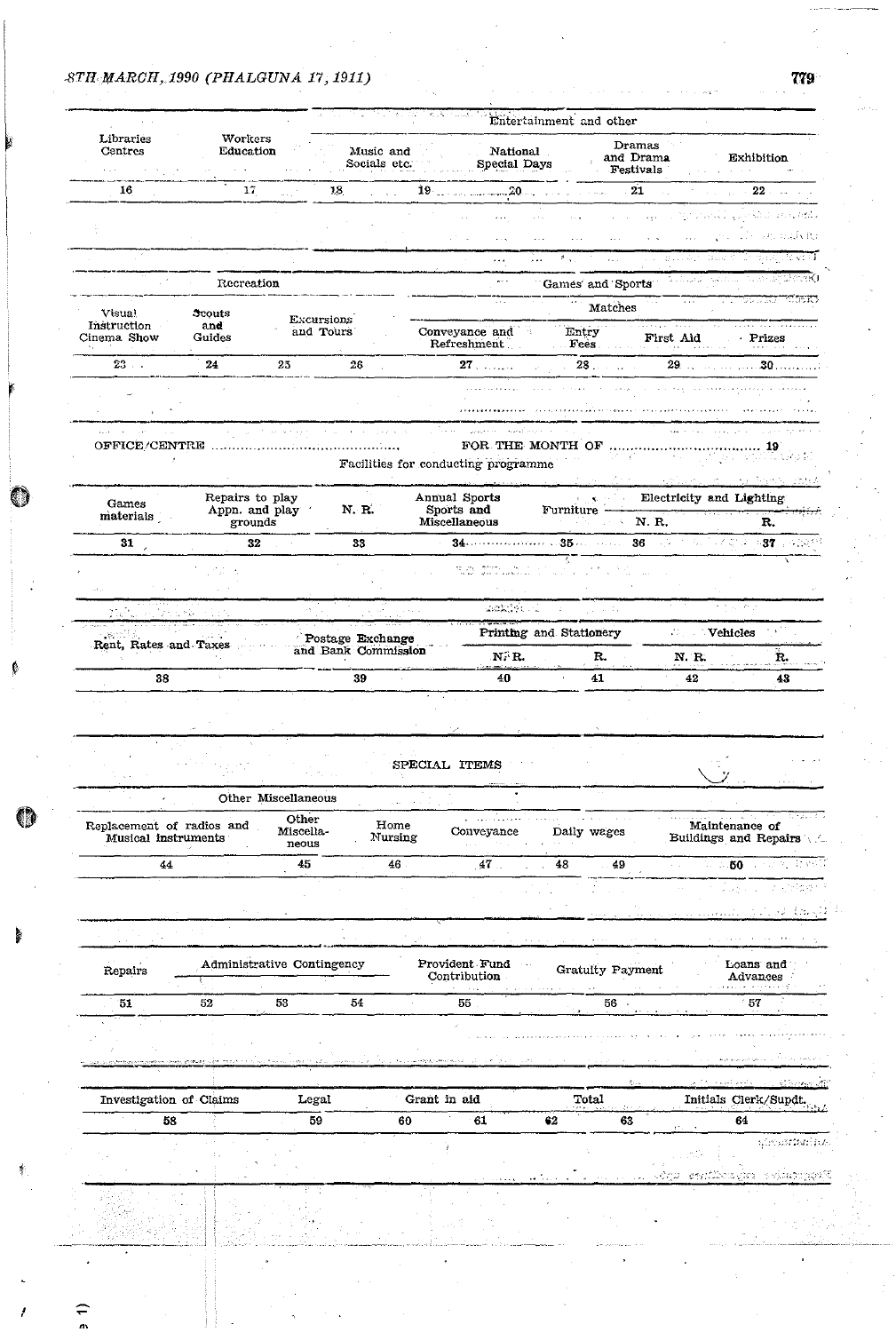$\hat{\mathbb{O}}$ 

 $\overline{\mathbb{Q}}$ 

| V. CONSOLIDATED ABSTRACT OF PAY |  |  |
|---------------------------------|--|--|
|                                 |  |  |

| zavre i Sull<br>ala Kalència                                                       | , aventor (Ric | 化比比热试验<br><b>以此的过去式</b>                    | Seria.<br>No.                                                    | Voucher<br>No.                                                                      | Date                   | <u>पराजना जन्म</u><br>Bill No.    |
|------------------------------------------------------------------------------------|----------------|--------------------------------------------|------------------------------------------------------------------|-------------------------------------------------------------------------------------|------------------------|-----------------------------------|
|                                                                                    |                |                                            | $\sim 1$ and $\sim$                                              | $\begin{array}{c} \begin{array}{c} \text{ } \\ \text{ } \\ \end{array} \end{array}$ | $\cdot$ 3              | 4. ∵                              |
| Central Office, Bombay<br>$\ddotsc$                                                |                |                                            |                                                                  |                                                                                     |                        |                                   |
| Divisional Office,                                                                 |                |                                            |                                                                  |                                                                                     |                        |                                   |
| Development Zone Office                                                            |                |                                            |                                                                  |                                                                                     |                        |                                   |
| Development Zone Office                                                            |                |                                            |                                                                  |                                                                                     |                        |                                   |
| Circle Office                                                                      |                |                                            |                                                                  |                                                                                     |                        |                                   |
| the companies of the companies of                                                  |                | 박기                                         |                                                                  |                                                                                     |                        |                                   |
|                                                                                    |                |                                            |                                                                  |                                                                                     |                        |                                   |
|                                                                                    |                |                                            |                                                                  |                                                                                     |                        |                                   |
|                                                                                    |                |                                            |                                                                  |                                                                                     |                        |                                   |
|                                                                                    |                | <br>a program and the program and a market |                                                                  |                                                                                     |                        |                                   |
|                                                                                    |                |                                            |                                                                  |                                                                                     |                        |                                   |
|                                                                                    |                |                                            |                                                                  |                                                                                     |                        |                                   |
| Add: Previous Progressive Expenditure upto                                         |                |                                            |                                                                  |                                                                                     |                        |                                   |
| edito canonich en est                                                              | (Debit)        | $\gamma=9-3.35$<br>in Deemond              |                                                                  |                                                                                     |                        |                                   |
| <b>Contract Contract</b><br>W.                                                     | J Credit       |                                            |                                                                  |                                                                                     |                        |                                   |
|                                                                                    |                |                                            |                                                                  |                                                                                     |                        |                                   |
|                                                                                    |                |                                            |                                                                  |                                                                                     |                        |                                   |
| Officer                                                                            |                | Leave Salary Provision                     | Supervisory-cum-<br>administrative staff                         |                                                                                     |                        | Programme<br>Administrative Staff |
| Pay Manager Allow.                                                                 | Pay            | Allow.<br>Page 1                           | Pay                                                              | Allow.                                                                              | Pay                    | Allow.                            |
| $\overline{\mathbf{5}}$ .<br>$\sim 6$ .                                            | $7^{\circ}$    |                                            |                                                                  |                                                                                     |                        |                                   |
|                                                                                    |                | $<\mathbf{8}_{\odot}$                      | $\frac{1}{9}$ , $\overline{0}$ , $\overline{0}$ , $\overline{0}$ | 10                                                                                  | 11                     | 12                                |
| 84.                                                                                | -130           | $\mathbb{C}^n$<br>o la c                   |                                                                  |                                                                                     |                        | $\mathcal{L}_{\mathcal{S}^*}$     |
| $\varphi$ , so the                                                                 |                |                                            |                                                                  |                                                                                     |                        |                                   |
| المتحالة والموالية أهيا<br>しゃかんしかん                                                 |                |                                            | Community Necessities and                                        |                                                                                     |                        | <b>Total</b>                      |
|                                                                                    |                |                                            | educational Staff                                                |                                                                                     |                        |                                   |
|                                                                                    |                |                                            | Pay<br>23                                                        | Allow.<br>14                                                                        | Pay<br>15 <sub>1</sub> | Allow.<br>16                      |
|                                                                                    |                |                                            |                                                                  |                                                                                     |                        |                                   |
|                                                                                    |                |                                            |                                                                  |                                                                                     |                        |                                   |
|                                                                                    |                |                                            |                                                                  |                                                                                     |                        |                                   |
|                                                                                    |                |                                            |                                                                  |                                                                                     |                        |                                   |
|                                                                                    |                |                                            |                                                                  |                                                                                     |                        |                                   |
|                                                                                    |                |                                            |                                                                  |                                                                                     |                        |                                   |
|                                                                                    |                |                                            |                                                                  |                                                                                     |                        |                                   |
|                                                                                    |                |                                            |                                                                  |                                                                                     |                        |                                   |
|                                                                                    |                |                                            |                                                                  |                                                                                     |                        |                                   |
|                                                                                    |                |                                            |                                                                  |                                                                                     |                        |                                   |
| Central Office<br>Divisional Office,<br>Development Zone Office,<br>Circle Office, |                |                                            |                                                                  |                                                                                     |                        |                                   |
|                                                                                    |                |                                            |                                                                  |                                                                                     |                        |                                   |
|                                                                                    |                |                                            |                                                                  |                                                                                     |                        |                                   |
| Add: Previous Progressive Expenditure upto.                                        |                |                                            |                                                                  |                                                                                     |                        |                                   |
| Debit                                                                              |                |                                            |                                                                  |                                                                                     |                        |                                   |
| Adjustments<br>Credit                                                              |                |                                            |                                                                  |                                                                                     |                        |                                   |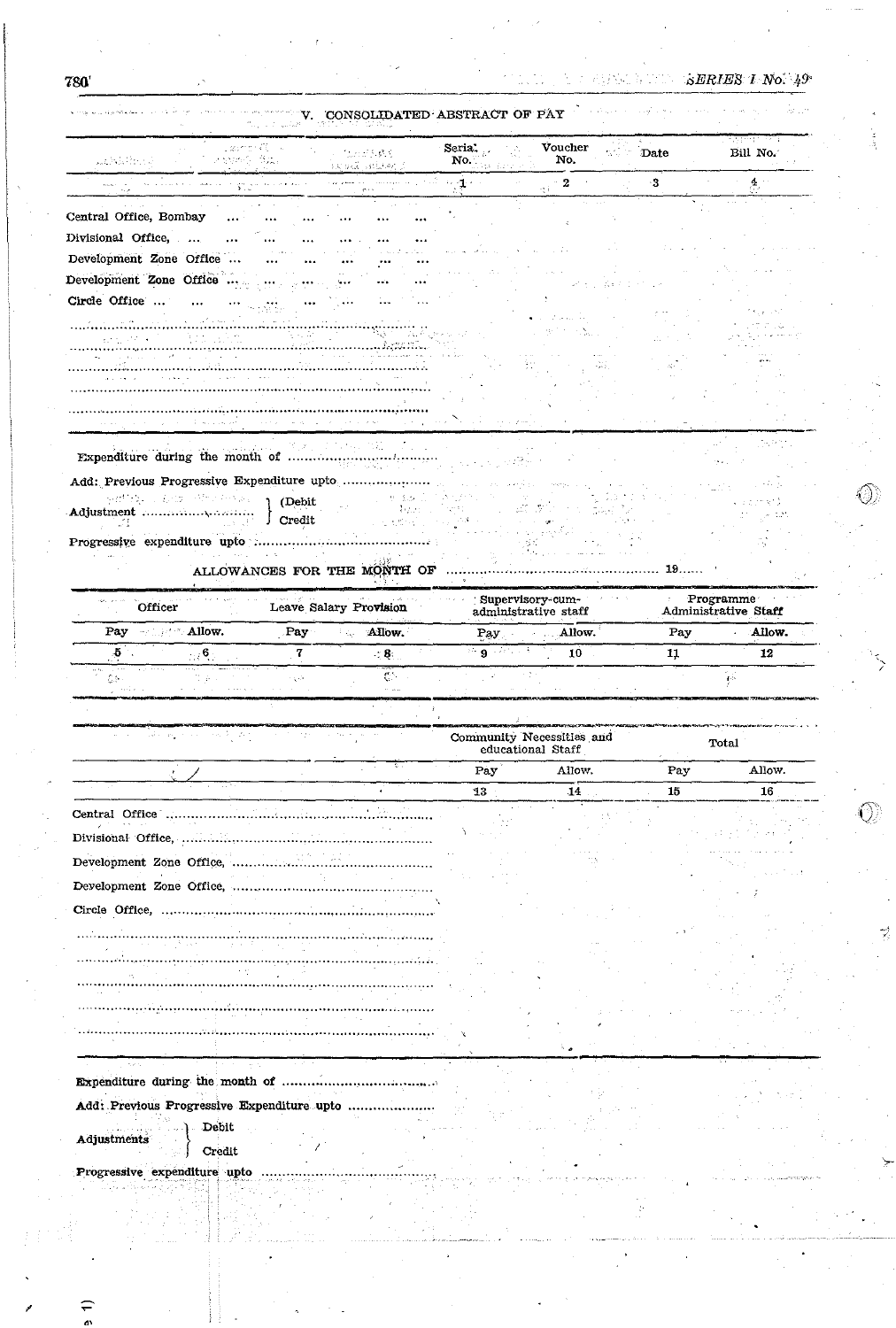₩

 $\tilde{\mathcal{H}}$ 

觱

 $\widehat{\mathcal{L}}$ 

| On tour                       | On transfer                                                                                   |                      | T. A. for members<br>of the Board           | Leave Travel<br>Concession                    | Total, each<br>Voucher    | Clerk                                         | Supdt.                                               |
|-------------------------------|-----------------------------------------------------------------------------------------------|----------------------|---------------------------------------------|-----------------------------------------------|---------------------------|-----------------------------------------------|------------------------------------------------------|
| 17                            | $\overline{18}$                                                                               |                      | 19                                          | 20 <sup>2</sup>                               | $\overline{21}$           | $\overline{22}$                               | ం 23. బంధ                                            |
|                               |                                                                                               | $\sim$ $\sim$        |                                             |                                               |                           | ನಾಂಬ್<br>$\mathbf{r}$                         |                                                      |
|                               | VI.                                                                                           |                      |                                             | CONSOLIDATED ABSTRACT OF CONTINGENT PROGRAMME |                           |                                               |                                                      |
|                               |                                                                                               |                      |                                             |                                               |                           |                                               |                                                      |
|                               |                                                                                               |                      |                                             | Voucher<br>Serial<br>No.<br>No.               | . Bill<br>No.             | Date and                                      | Place                                                |
|                               |                                                                                               |                      | $\mathcal{O}(N^2)$<br>الأعلمان بالرا        | $\mathbf{1}$<br><u> Santa - 2 Intern</u>      | <b>Base</b> State         | 4∶                                            | 5                                                    |
| Central Office                |                                                                                               |                      | Yangi sana masa nyaéta salah sahiji salah s |                                               |                           |                                               |                                                      |
|                               | Divisional Office,                                                                            |                      |                                             |                                               |                           |                                               |                                                      |
|                               | Development Zone Office,<br>Development Zone Office,                                          |                      |                                             |                                               |                           |                                               |                                                      |
|                               |                                                                                               |                      |                                             |                                               |                           |                                               |                                                      |
|                               | Circle Office,                                                                                |                      |                                             |                                               |                           |                                               |                                                      |
|                               | SiA annie                                                                                     |                      |                                             |                                               |                           |                                               |                                                      |
|                               |                                                                                               |                      |                                             |                                               |                           |                                               |                                                      |
|                               |                                                                                               |                      |                                             |                                               |                           |                                               |                                                      |
|                               |                                                                                               |                      |                                             |                                               |                           |                                               |                                                      |
|                               |                                                                                               |                      |                                             |                                               |                           |                                               |                                                      |
|                               |                                                                                               |                      |                                             |                                               |                           |                                               |                                                      |
|                               |                                                                                               |                      |                                             |                                               |                           |                                               |                                                      |
|                               | Add: Previous Progressive Expenditure upto<br>Debit<br>Credit<br>Progressive expenditure upto |                      |                                             |                                               |                           |                                               |                                                      |
|                               | Community necessity                                                                           |                      | EXPENDITURE FOR THE MONTH OF<br>R. E. S.    |                                               | Subsidiary                | . EXPENDITURE                                 | Reading                                              |
| Creche                        | Nursery School                                                                                | Tailoring<br>Classes | N.R.                                        | Home<br>Industries<br>R.                      | Occupation<br>Women       | Sewing<br>machines                            | Centres                                              |
|                               | N. R.<br>R.                                                                                   |                      |                                             |                                               |                           |                                               |                                                      |
| 6                             | 7<br>an pa<br>8                                                                               | $9^{\circ}$          | 10                                          | 11<br>$\sim$ 12 $\dots$                       | $\sim$ 13 $\sim$<br>7. SS | $14 -$                                        |                                                      |
| ž.                            |                                                                                               |                      |                                             |                                               |                           |                                               | neversit                                             |
|                               |                                                                                               |                      |                                             |                                               |                           |                                               |                                                      |
|                               |                                                                                               |                      |                                             | Libraries at Centres                          |                           |                                               | Workers Education                                    |
|                               |                                                                                               |                      |                                             | 16                                            |                           |                                               | 17                                                   |
|                               | 52,43                                                                                         |                      |                                             |                                               |                           |                                               |                                                      |
|                               |                                                                                               |                      |                                             |                                               |                           |                                               |                                                      |
|                               |                                                                                               |                      |                                             |                                               |                           |                                               |                                                      |
|                               | Development Zone Office,                                                                      |                      |                                             |                                               |                           |                                               |                                                      |
|                               |                                                                                               |                      |                                             |                                               |                           |                                               |                                                      |
| nefamatko konkuzio (a. k.a.   |                                                                                               |                      |                                             |                                               |                           |                                               |                                                      |
|                               | 18 ster<br>lan is r                                                                           |                      |                                             |                                               |                           |                                               |                                                      |
|                               |                                                                                               |                      |                                             |                                               |                           |                                               |                                                      |
| Adjustments<br>Central Office |                                                                                               |                      |                                             |                                               |                           | وعاوله والمحافظ والمتابعة والمتارين والمتارين |                                                      |
|                               |                                                                                               |                      |                                             |                                               |                           |                                               | Rooms at<br>is or glibbord of<br>$\approx 115\%$ and |

781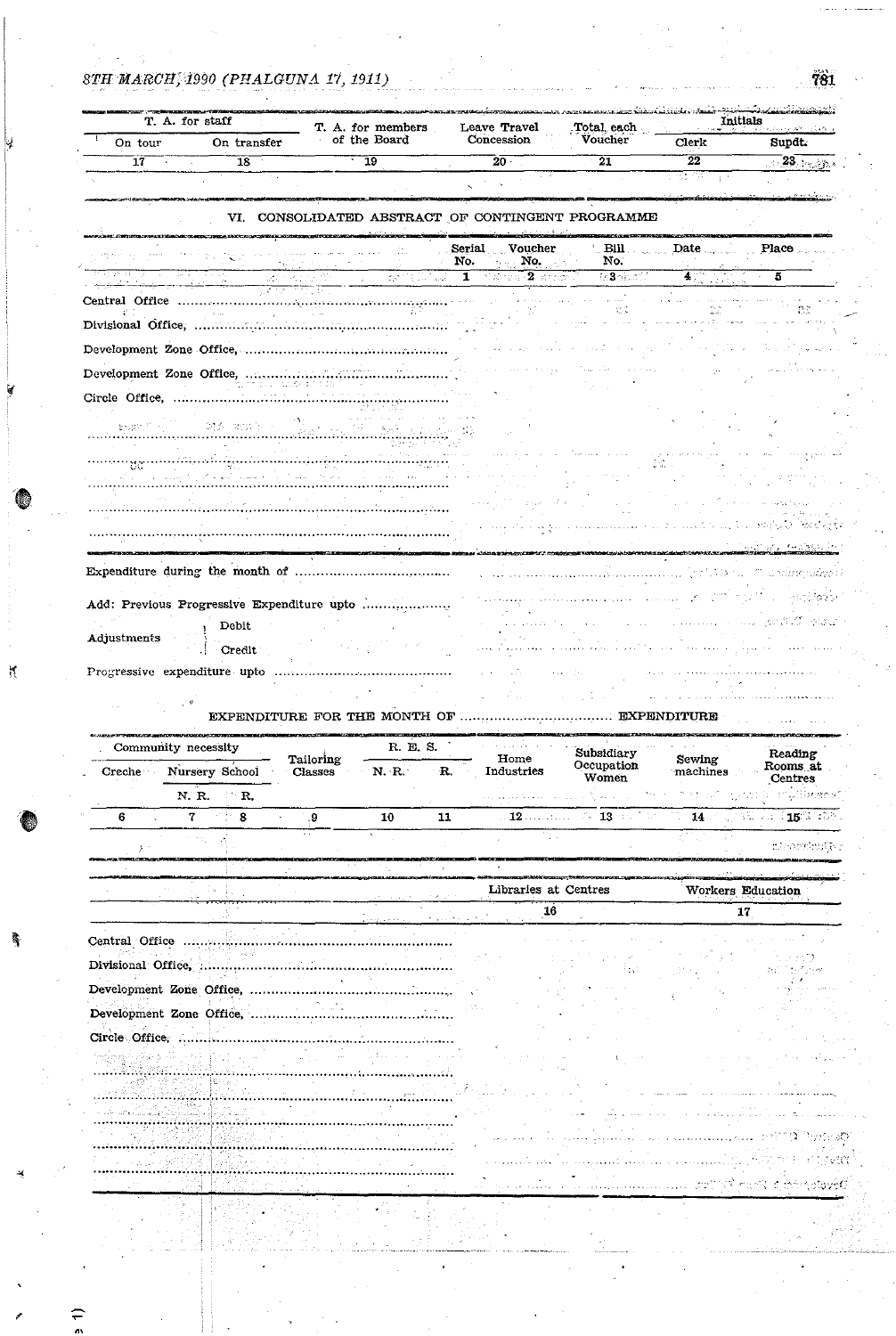SERIES 1 No. 49

Í)

 $\textcircled{\AA}$ 

| (Sherri). |  |
|-----------|--|
| ↑ Debit   |  |

Adjustments Credit Ţ

at the same of the same of the same of the

. . . . . . . .

|                    | Music and<br>socials etc.                  | National                                  | Dramas and<br>Drama Festivals | Exhibition                          | Visual<br>Instruction<br>Cinema show | Scouts and<br>Guides       | <b>Excursions</b><br>and Tours |
|--------------------|--------------------------------------------|-------------------------------------------|-------------------------------|-------------------------------------|--------------------------------------|----------------------------|--------------------------------|
| 18                 | 19                                         | $20 -$                                    | 21                            | 22                                  | 23                                   | 24                         | 25                             |
|                    |                                            |                                           |                               |                                     |                                      |                            |                                |
|                    |                                            |                                           |                               |                                     |                                      |                            |                                |
|                    |                                            |                                           |                               |                                     | Games and Sports                     |                            |                                |
|                    |                                            |                                           |                               | Matches                             |                                      |                            |                                |
|                    |                                            |                                           |                               | Conveyance and<br>Refreshment       | Entry Fees                           | First Aid                  | Prizes                         |
|                    |                                            | 26                                        |                               | 27                                  | 28                                   | 29                         | 30                             |
|                    |                                            | ٥                                         |                               |                                     |                                      |                            |                                |
|                    |                                            |                                           |                               |                                     |                                      |                            |                                |
|                    |                                            |                                           |                               |                                     |                                      |                            |                                |
|                    |                                            |                                           |                               |                                     |                                      |                            |                                |
|                    |                                            |                                           |                               |                                     |                                      |                            |                                |
|                    |                                            |                                           |                               |                                     |                                      |                            |                                |
|                    |                                            |                                           |                               |                                     |                                      |                            |                                |
|                    |                                            |                                           |                               |                                     |                                      |                            |                                |
|                    |                                            |                                           |                               |                                     |                                      |                            |                                |
|                    |                                            |                                           |                               |                                     |                                      |                            |                                |
|                    |                                            |                                           |                               |                                     |                                      |                            |                                |
|                    |                                            |                                           |                               |                                     |                                      |                            |                                |
| ia C               |                                            |                                           |                               |                                     |                                      |                            |                                |
| 医头部 小球体            |                                            |                                           |                               |                                     |                                      |                            |                                |
|                    | Add: Previous Progressive Expenditure upto |                                           |                               |                                     |                                      |                            |                                |
|                    | Debit                                      |                                           |                               |                                     |                                      |                            |                                |
| Adjustments        | Credit                                     |                                           |                               |                                     |                                      |                            |                                |
|                    | Progressive expenditure upto               |                                           |                               |                                     |                                      |                            |                                |
|                    | OFFICE/CENTRE                              |                                           |                               | FOR THE MONTH OF                    |                                      |                            |                                |
|                    |                                            |                                           |                               | Facilities for conducting Programme |                                      |                            |                                |
|                    |                                            |                                           |                               |                                     |                                      |                            | Electricity and lighting       |
| Games<br>materials |                                            | Repairs to play appn.<br>and play grounds | N. R.                         | Annual Sports<br>and Misc.          | Furniture                            | $\mathbf{N.}$ $\mathbf{R}$ | R.                             |
|                    |                                            | 32                                        | 33                            | 34                                  | 35                                   | 36                         | 37                             |
| 31<br>N.           |                                            |                                           |                               |                                     |                                      |                            |                                |

|  | Rent, rates and taxes                                                                                                                                                                                                                                                                                                                                                                                                                                            | Postage Exchange and<br>Bank Commission |
|--|------------------------------------------------------------------------------------------------------------------------------------------------------------------------------------------------------------------------------------------------------------------------------------------------------------------------------------------------------------------------------------------------------------------------------------------------------------------|-----------------------------------------|
|  | The contract of the contract of the<br>the company of the company                                                                                                                                                                                                                                                                                                                                                                                                |                                         |
|  | the parameter of the control of the second control of the second control of the control of the control of the control of the control of the control of the control of the control of the control of the control of the control                                                                                                                                                                                                                                   | <b>Contract Advised Service</b>         |
|  | خەلىكە خەمەم خاڭخىم مەمەم مەممەم خەم داخلا مەم «دەم» دەم دەخلىق» دەپ ئايدىن دەم ئاخىر دەم بايدىن يېتىر يېتى يېتى                                                                                                                                                                                                                                                                                                                                                 |                                         |
|  | and the construction of the construction of the construction of the construction of the construction of the construction of the construction of the construction of the construction of the construction of the construction o<br>www.com/http://www.com/http://www.com/state.go.two-www.com/numerical.com/numerical/com/numerical/com/numerical/com/numerical/com/numerical/com/numerical/com/numerical/com/numerical/com/numerical/com/numerical/com/numerical |                                         |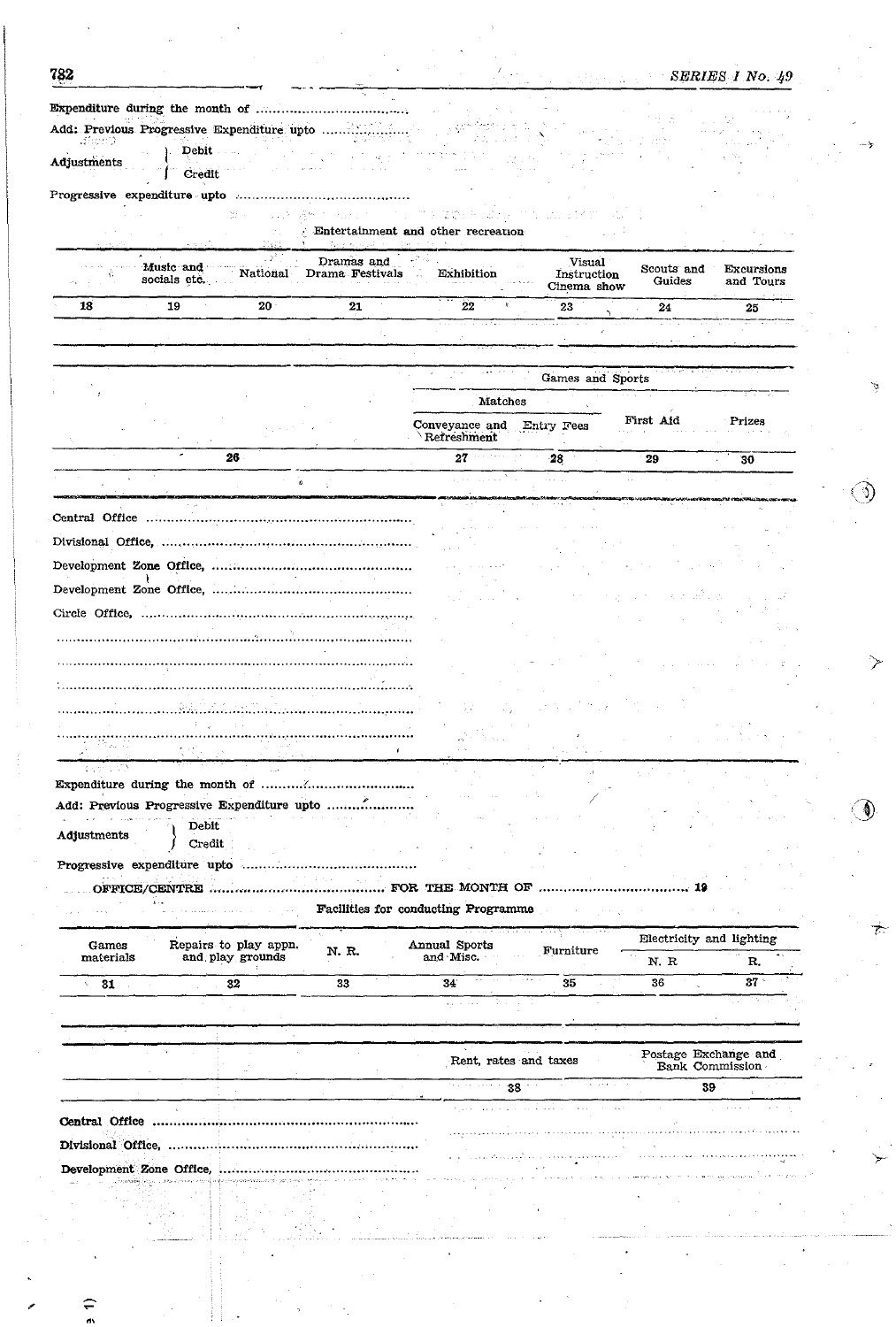O

⋍

| ige gigt sig af<br>sude o est.<br>Sumpying                                                                                                           | المصطبع فيدرجه فيصر خكاري فيعرضهم  | 38                        | 39                                                                                                                                                                                                                                                    |
|------------------------------------------------------------------------------------------------------------------------------------------------------|------------------------------------|---------------------------|-------------------------------------------------------------------------------------------------------------------------------------------------------------------------------------------------------------------------------------------------------|
|                                                                                                                                                      |                                    |                           |                                                                                                                                                                                                                                                       |
| Circle Office,                                                                                                                                       |                                    |                           |                                                                                                                                                                                                                                                       |
|                                                                                                                                                      |                                    |                           | ASTRIC (MUCH)                                                                                                                                                                                                                                         |
|                                                                                                                                                      |                                    |                           | (人名钱斯利 法投机原因的权                                                                                                                                                                                                                                        |
|                                                                                                                                                      |                                    |                           | ye tr<br>sa shi ta nambaro                                                                                                                                                                                                                            |
|                                                                                                                                                      |                                    |                           | THINGS AND BRIDGE MARKET                                                                                                                                                                                                                              |
|                                                                                                                                                      |                                    |                           | C.C. SHART & Called A                                                                                                                                                                                                                                 |
|                                                                                                                                                      |                                    |                           |                                                                                                                                                                                                                                                       |
|                                                                                                                                                      |                                    |                           |                                                                                                                                                                                                                                                       |
| Add: Previous Progressive Expenditure upto                                                                                                           |                                    |                           |                                                                                                                                                                                                                                                       |
| Debit                                                                                                                                                |                                    |                           |                                                                                                                                                                                                                                                       |
| Adjustments<br>Credit                                                                                                                                |                                    |                           |                                                                                                                                                                                                                                                       |
| Progressive expenditure upto                                                                                                                         |                                    |                           |                                                                                                                                                                                                                                                       |
|                                                                                                                                                      |                                    |                           |                                                                                                                                                                                                                                                       |
|                                                                                                                                                      |                                    |                           | $\label{eq:3.1} \frac{1}{\sqrt{2}}\frac{1}{\sqrt{2}}\frac{1}{\sqrt{2}}\left(\frac{1}{\sqrt{2}}\left(\frac{1}{\sqrt{2}}\right)^2-\frac{1}{\sqrt{2}}\left(\frac{1}{\sqrt{2}}\right)^2-\frac{1}{\sqrt{2}}\left(\frac{1}{\sqrt{2}}\right)^2\right)$<br>v. |
|                                                                                                                                                      |                                    |                           | or kunntni sapersme Dall                                                                                                                                                                                                                              |
| Printing and Stationery                                                                                                                              |                                    |                           | <b>Vehicles</b>                                                                                                                                                                                                                                       |
| N. R.<br>40                                                                                                                                          | R.,<br>41                          | N. R.<br>42               | R.<br>$\sim 100$ $43$ km s $^{-1}$                                                                                                                                                                                                                    |
|                                                                                                                                                      |                                    |                           |                                                                                                                                                                                                                                                       |
| 94 P.<br><b>ALC</b>                                                                                                                                  |                                    | 体的に                       |                                                                                                                                                                                                                                                       |
|                                                                                                                                                      | 30<br>ţΣ.                          | inger k                   | 고표                                                                                                                                                                                                                                                    |
|                                                                                                                                                      |                                    | $\bullet$                 | Other                                                                                                                                                                                                                                                 |
|                                                                                                                                                      |                                    | Replacement of radios and | Other Miscellaneous                                                                                                                                                                                                                                   |
|                                                                                                                                                      |                                    | musical instruments       |                                                                                                                                                                                                                                                       |
|                                                                                                                                                      |                                    | 44                        | 45                                                                                                                                                                                                                                                    |
|                                                                                                                                                      |                                    |                           |                                                                                                                                                                                                                                                       |
| Office                                                                                                                                               | $\mathcal{N}$ .                    |                           |                                                                                                                                                                                                                                                       |
|                                                                                                                                                      |                                    |                           |                                                                                                                                                                                                                                                       |
|                                                                                                                                                      |                                    |                           |                                                                                                                                                                                                                                                       |
|                                                                                                                                                      |                                    |                           |                                                                                                                                                                                                                                                       |
|                                                                                                                                                      |                                    |                           |                                                                                                                                                                                                                                                       |
|                                                                                                                                                      |                                    |                           |                                                                                                                                                                                                                                                       |
| uw)                                                                                                                                                  |                                    |                           |                                                                                                                                                                                                                                                       |
| 山 兵 (中) 役                                                                                                                                            |                                    |                           |                                                                                                                                                                                                                                                       |
|                                                                                                                                                      |                                    |                           |                                                                                                                                                                                                                                                       |
|                                                                                                                                                      |                                    |                           |                                                                                                                                                                                                                                                       |
|                                                                                                                                                      |                                    |                           |                                                                                                                                                                                                                                                       |
|                                                                                                                                                      |                                    |                           |                                                                                                                                                                                                                                                       |
|                                                                                                                                                      |                                    |                           |                                                                                                                                                                                                                                                       |
|                                                                                                                                                      |                                    |                           |                                                                                                                                                                                                                                                       |
| Debit                                                                                                                                                |                                    |                           |                                                                                                                                                                                                                                                       |
| Credit                                                                                                                                               |                                    |                           |                                                                                                                                                                                                                                                       |
|                                                                                                                                                      |                                    |                           |                                                                                                                                                                                                                                                       |
|                                                                                                                                                      |                                    |                           |                                                                                                                                                                                                                                                       |
| 羊毛<br>Miscellaneous                                                                                                                                  | ar dan shirin yaw                  | Maintenance of building   | $\mathcal{L}^{\mathcal{L}}$                                                                                                                                                                                                                           |
| Conveyance                                                                                                                                           | Daily wages                        | and repairs               | Repairs                                                                                                                                                                                                                                               |
| Circle Office,<br>Add: Previous Progressive expenditure upto<br>Adjustments<br>Progressive expenditure upto<br>Home Nursing<br>47<br>46 <sub>1</sub> | 48                                 | $50$ .<br>49              | 51                                                                                                                                                                                                                                                    |
| . Jaar 2000 ee 1963 die Gebeure op het Kond                                                                                                          | مراجعا للتي المتمعانين والمتوافقين |                           |                                                                                                                                                                                                                                                       |
|                                                                                                                                                      |                                    |                           |                                                                                                                                                                                                                                                       |

 $-783$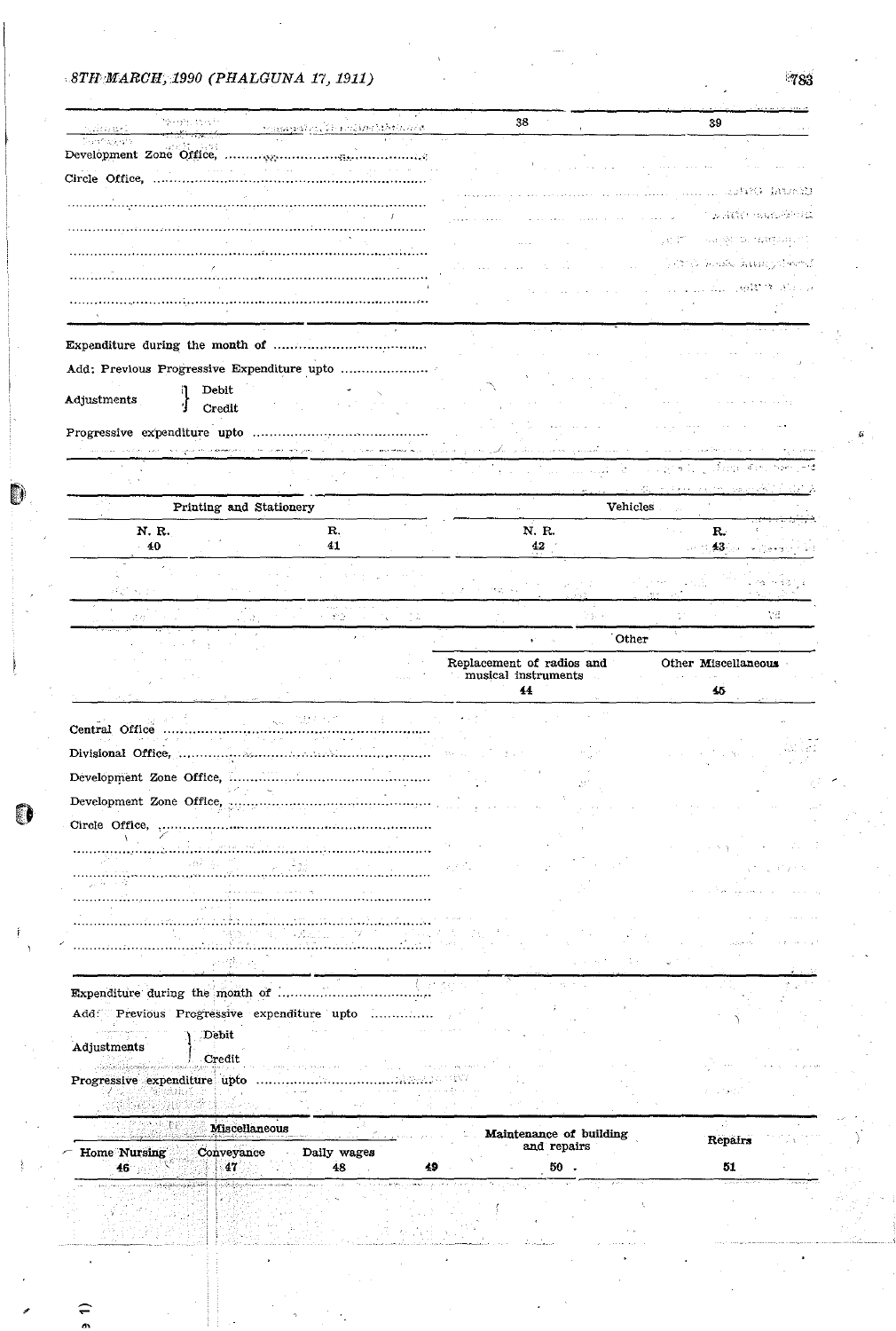$\mathbb O$ 

 $\bigcirc$ 

| $52$ and $53$ and $53$<br>56<br>54.<br>55<br>, 한 가수 - Par<br>us abant options.<br>Contact Contact<br>$\sim 100$<br><b>Contract Contract Contract</b><br>Add: Previous Progressive Expenditure upto<br>Debit<br>Adjustments<br>Credit<br>Progressive expenditure upto<br>.<br>Investigation<br>Loans and<br>Legal<br>Grant-in-aid<br>Total<br>. Initials<br>Advances<br><b>Claims</b><br>$f$ ees<br>and the common<br>57<br>58<br>59<br>$-60$<br>61<br>62<br>63.<br>64<br>an den Marns een st<br>loza u Kiro<br>Эş<br>VII. FEES REGISTER FOR TAILORING CLASSES<br><b>YEAR: 19</b><br>Serial<br><b>April</b><br>Deposit<br>Rates of fees<br>May.<br>Name of Student<br>June<br>July August<br>No.<br>Rs.<br>Rs.<br>οğ,<br>$\sim 1$<br>Total<br>$\ddot{\phantom{0}}$<br>Examina-<br>October<br>December<br>January<br>. March<br>November<br>February<br>amount of<br>September<br>tion fees<br>fees paid<br>Rs.<br>Rs.<br>INDIVIDUAL DEPOSIT ACCOUNT OF TAILORING SECTION<br>VIII.<br>$\lceil$ Receipts $\lceil$<br>Particulars of students<br>Year of<br>Serial:<br>D. A. R.<br>Receipt No.<br>$\rm Name$<br>Address<br>deposit<br>No.<br>Amount<br>and date<br>` 5 ∴<br>$6^{\circ}$<br>1172 m<br>gine i<br>3<br>$\overline{4}$<br>$\mathbf{2}$<br>1<br>ti Bott.<br>$df_{\rm max}$<br>Withdrawals<br><b>Initials</b><br>Initials<br>Voucher No.<br>Amount<br>$\mathbf{g}$<br>10<br>$\overline{\mathbf{8}}$<br>11<br>Line open<br>rabegu<br>difuncer<br>isan<br>วาระจะมี<br>45 전 7년<br>ΦŘ.<br>$\mathbb{C}$ , $\mathbb{C}$<br>83<br>138 |  | <b>Administrative Contingency</b> | Provident<br>Fund Con- | Gratuity<br>Payment |
|--------------------------------------------------------------------------------------------------------------------------------------------------------------------------------------------------------------------------------------------------------------------------------------------------------------------------------------------------------------------------------------------------------------------------------------------------------------------------------------------------------------------------------------------------------------------------------------------------------------------------------------------------------------------------------------------------------------------------------------------------------------------------------------------------------------------------------------------------------------------------------------------------------------------------------------------------------------------------------------------------------------------------------------------------------------------------------------------------------------------------------------------------------------------------------------------------------------------------------------------------------------------------------------------------------------------------------------------------------------------------------------------------------------------------------------------------------------------------------------------------------------------------------------|--|-----------------------------------|------------------------|---------------------|
|                                                                                                                                                                                                                                                                                                                                                                                                                                                                                                                                                                                                                                                                                                                                                                                                                                                                                                                                                                                                                                                                                                                                                                                                                                                                                                                                                                                                                                                                                                                                      |  |                                   | tribution              |                     |
|                                                                                                                                                                                                                                                                                                                                                                                                                                                                                                                                                                                                                                                                                                                                                                                                                                                                                                                                                                                                                                                                                                                                                                                                                                                                                                                                                                                                                                                                                                                                      |  |                                   |                        |                     |
|                                                                                                                                                                                                                                                                                                                                                                                                                                                                                                                                                                                                                                                                                                                                                                                                                                                                                                                                                                                                                                                                                                                                                                                                                                                                                                                                                                                                                                                                                                                                      |  |                                   |                        |                     |
|                                                                                                                                                                                                                                                                                                                                                                                                                                                                                                                                                                                                                                                                                                                                                                                                                                                                                                                                                                                                                                                                                                                                                                                                                                                                                                                                                                                                                                                                                                                                      |  |                                   |                        |                     |
|                                                                                                                                                                                                                                                                                                                                                                                                                                                                                                                                                                                                                                                                                                                                                                                                                                                                                                                                                                                                                                                                                                                                                                                                                                                                                                                                                                                                                                                                                                                                      |  |                                   |                        |                     |
|                                                                                                                                                                                                                                                                                                                                                                                                                                                                                                                                                                                                                                                                                                                                                                                                                                                                                                                                                                                                                                                                                                                                                                                                                                                                                                                                                                                                                                                                                                                                      |  |                                   |                        |                     |
|                                                                                                                                                                                                                                                                                                                                                                                                                                                                                                                                                                                                                                                                                                                                                                                                                                                                                                                                                                                                                                                                                                                                                                                                                                                                                                                                                                                                                                                                                                                                      |  |                                   |                        |                     |
|                                                                                                                                                                                                                                                                                                                                                                                                                                                                                                                                                                                                                                                                                                                                                                                                                                                                                                                                                                                                                                                                                                                                                                                                                                                                                                                                                                                                                                                                                                                                      |  |                                   |                        |                     |
|                                                                                                                                                                                                                                                                                                                                                                                                                                                                                                                                                                                                                                                                                                                                                                                                                                                                                                                                                                                                                                                                                                                                                                                                                                                                                                                                                                                                                                                                                                                                      |  |                                   |                        |                     |
|                                                                                                                                                                                                                                                                                                                                                                                                                                                                                                                                                                                                                                                                                                                                                                                                                                                                                                                                                                                                                                                                                                                                                                                                                                                                                                                                                                                                                                                                                                                                      |  |                                   |                        |                     |
|                                                                                                                                                                                                                                                                                                                                                                                                                                                                                                                                                                                                                                                                                                                                                                                                                                                                                                                                                                                                                                                                                                                                                                                                                                                                                                                                                                                                                                                                                                                                      |  |                                   |                        |                     |
|                                                                                                                                                                                                                                                                                                                                                                                                                                                                                                                                                                                                                                                                                                                                                                                                                                                                                                                                                                                                                                                                                                                                                                                                                                                                                                                                                                                                                                                                                                                                      |  |                                   |                        |                     |
|                                                                                                                                                                                                                                                                                                                                                                                                                                                                                                                                                                                                                                                                                                                                                                                                                                                                                                                                                                                                                                                                                                                                                                                                                                                                                                                                                                                                                                                                                                                                      |  |                                   |                        |                     |
|                                                                                                                                                                                                                                                                                                                                                                                                                                                                                                                                                                                                                                                                                                                                                                                                                                                                                                                                                                                                                                                                                                                                                                                                                                                                                                                                                                                                                                                                                                                                      |  |                                   |                        |                     |
|                                                                                                                                                                                                                                                                                                                                                                                                                                                                                                                                                                                                                                                                                                                                                                                                                                                                                                                                                                                                                                                                                                                                                                                                                                                                                                                                                                                                                                                                                                                                      |  |                                   |                        |                     |
|                                                                                                                                                                                                                                                                                                                                                                                                                                                                                                                                                                                                                                                                                                                                                                                                                                                                                                                                                                                                                                                                                                                                                                                                                                                                                                                                                                                                                                                                                                                                      |  |                                   |                        |                     |
|                                                                                                                                                                                                                                                                                                                                                                                                                                                                                                                                                                                                                                                                                                                                                                                                                                                                                                                                                                                                                                                                                                                                                                                                                                                                                                                                                                                                                                                                                                                                      |  |                                   |                        |                     |
|                                                                                                                                                                                                                                                                                                                                                                                                                                                                                                                                                                                                                                                                                                                                                                                                                                                                                                                                                                                                                                                                                                                                                                                                                                                                                                                                                                                                                                                                                                                                      |  |                                   |                        |                     |
|                                                                                                                                                                                                                                                                                                                                                                                                                                                                                                                                                                                                                                                                                                                                                                                                                                                                                                                                                                                                                                                                                                                                                                                                                                                                                                                                                                                                                                                                                                                                      |  |                                   |                        |                     |
|                                                                                                                                                                                                                                                                                                                                                                                                                                                                                                                                                                                                                                                                                                                                                                                                                                                                                                                                                                                                                                                                                                                                                                                                                                                                                                                                                                                                                                                                                                                                      |  |                                   |                        |                     |
|                                                                                                                                                                                                                                                                                                                                                                                                                                                                                                                                                                                                                                                                                                                                                                                                                                                                                                                                                                                                                                                                                                                                                                                                                                                                                                                                                                                                                                                                                                                                      |  |                                   |                        |                     |
|                                                                                                                                                                                                                                                                                                                                                                                                                                                                                                                                                                                                                                                                                                                                                                                                                                                                                                                                                                                                                                                                                                                                                                                                                                                                                                                                                                                                                                                                                                                                      |  |                                   |                        |                     |
|                                                                                                                                                                                                                                                                                                                                                                                                                                                                                                                                                                                                                                                                                                                                                                                                                                                                                                                                                                                                                                                                                                                                                                                                                                                                                                                                                                                                                                                                                                                                      |  |                                   |                        |                     |
|                                                                                                                                                                                                                                                                                                                                                                                                                                                                                                                                                                                                                                                                                                                                                                                                                                                                                                                                                                                                                                                                                                                                                                                                                                                                                                                                                                                                                                                                                                                                      |  |                                   |                        |                     |
|                                                                                                                                                                                                                                                                                                                                                                                                                                                                                                                                                                                                                                                                                                                                                                                                                                                                                                                                                                                                                                                                                                                                                                                                                                                                                                                                                                                                                                                                                                                                      |  |                                   |                        |                     |
|                                                                                                                                                                                                                                                                                                                                                                                                                                                                                                                                                                                                                                                                                                                                                                                                                                                                                                                                                                                                                                                                                                                                                                                                                                                                                                                                                                                                                                                                                                                                      |  |                                   |                        |                     |
|                                                                                                                                                                                                                                                                                                                                                                                                                                                                                                                                                                                                                                                                                                                                                                                                                                                                                                                                                                                                                                                                                                                                                                                                                                                                                                                                                                                                                                                                                                                                      |  |                                   |                        |                     |
|                                                                                                                                                                                                                                                                                                                                                                                                                                                                                                                                                                                                                                                                                                                                                                                                                                                                                                                                                                                                                                                                                                                                                                                                                                                                                                                                                                                                                                                                                                                                      |  |                                   |                        |                     |
|                                                                                                                                                                                                                                                                                                                                                                                                                                                                                                                                                                                                                                                                                                                                                                                                                                                                                                                                                                                                                                                                                                                                                                                                                                                                                                                                                                                                                                                                                                                                      |  |                                   |                        |                     |
|                                                                                                                                                                                                                                                                                                                                                                                                                                                                                                                                                                                                                                                                                                                                                                                                                                                                                                                                                                                                                                                                                                                                                                                                                                                                                                                                                                                                                                                                                                                                      |  |                                   |                        |                     |
|                                                                                                                                                                                                                                                                                                                                                                                                                                                                                                                                                                                                                                                                                                                                                                                                                                                                                                                                                                                                                                                                                                                                                                                                                                                                                                                                                                                                                                                                                                                                      |  |                                   |                        |                     |
|                                                                                                                                                                                                                                                                                                                                                                                                                                                                                                                                                                                                                                                                                                                                                                                                                                                                                                                                                                                                                                                                                                                                                                                                                                                                                                                                                                                                                                                                                                                                      |  |                                   |                        |                     |
|                                                                                                                                                                                                                                                                                                                                                                                                                                                                                                                                                                                                                                                                                                                                                                                                                                                                                                                                                                                                                                                                                                                                                                                                                                                                                                                                                                                                                                                                                                                                      |  |                                   |                        |                     |
|                                                                                                                                                                                                                                                                                                                                                                                                                                                                                                                                                                                                                                                                                                                                                                                                                                                                                                                                                                                                                                                                                                                                                                                                                                                                                                                                                                                                                                                                                                                                      |  |                                   |                        |                     |
|                                                                                                                                                                                                                                                                                                                                                                                                                                                                                                                                                                                                                                                                                                                                                                                                                                                                                                                                                                                                                                                                                                                                                                                                                                                                                                                                                                                                                                                                                                                                      |  |                                   |                        |                     |
|                                                                                                                                                                                                                                                                                                                                                                                                                                                                                                                                                                                                                                                                                                                                                                                                                                                                                                                                                                                                                                                                                                                                                                                                                                                                                                                                                                                                                                                                                                                                      |  |                                   |                        |                     |
|                                                                                                                                                                                                                                                                                                                                                                                                                                                                                                                                                                                                                                                                                                                                                                                                                                                                                                                                                                                                                                                                                                                                                                                                                                                                                                                                                                                                                                                                                                                                      |  |                                   |                        |                     |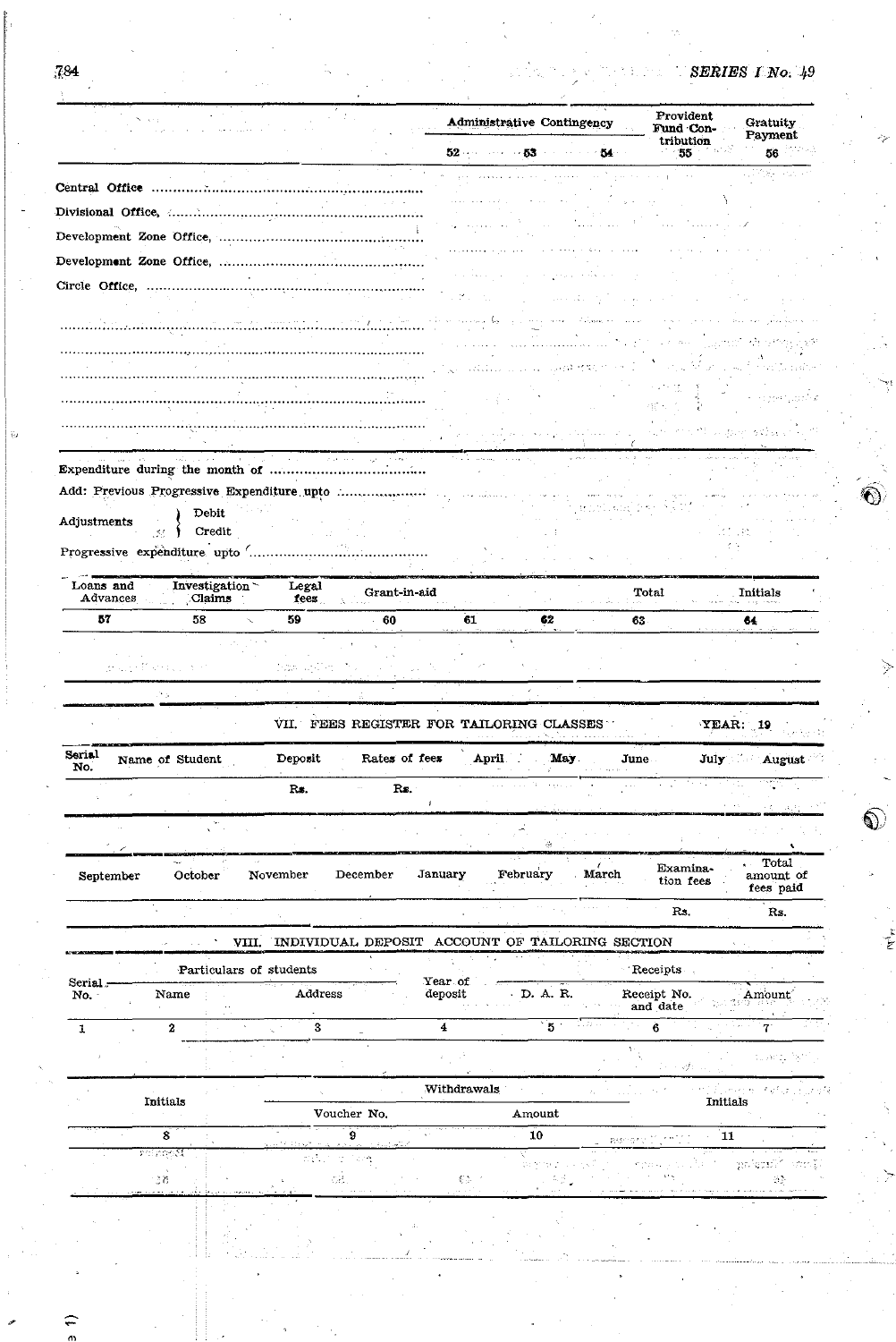# IX. DEPOSIT ACCOUNT FOR THE WORKERS CLUB

# OF LABOUR wELFARE CENTRE AT .......... : .............. .

| Reference<br>- Amount<br>Date<br>Voucher<br><b>Particulars</b><br>No.                    | Initials |  |
|------------------------------------------------------------------------------------------|----------|--|
|                                                                                          |          |  |
| Cr.                                                                                      |          |  |
| <b>MARKET STATISTICS</b><br>Reference<br>Date<br>DAR No.<br>Amount<br>Particulars<br>No. | Initials |  |

### X. UNPAID ACCUMULATIONS ACCOUNT VIDE SECTION 3(I) OF THE ACT FOR THE MONTH ·OF ...................................... 19

|                     | Payments            |                                                            |                           |
|---------------------|---------------------|------------------------------------------------------------|---------------------------|
| Particulars<br>Date | Name of the persons | Payment made<br>from amounts<br>received during<br>quarter | V. No.<br>L. F.<br>Amount |
|                     |                     |                                                            |                           |
|                     | Receipts            |                                                            |                           |
| Date                | Particulars         | Receipt No.                                                | Amount<br>F.<br>L.        |

## XI. REGISTER. OF QUARTERLY RECEIPTS OF UNPAID ACCUMULATIONS FROM THE Name of. Establishment Amount No~ ... ' ..... " ... '.' ...... -, .... ~ .. '-' ..... ~ ..

|                                         | Reference of        | Amount received      |                 | Receipt         |
|-----------------------------------------|---------------------|----------------------|-----------------|-----------------|
| Period and Particulars (wage period)    | notice if<br>issued | Unpaid accumulations | <b>Interest</b> | No. and<br>date |
| First Quarter ending 31st March 19      |                     |                      |                 |                 |
| Second Quarter ending 30th June 19      |                     |                      |                 |                 |
| Third Quarter ending 30th September 19  |                     |                      |                 |                 |
| Fourth Quarter ending 31st December 19  |                     |                      |                 |                 |
| Bonus for the year declared on          |                     |                      |                 |                 |
| Total                                   |                     |                      |                 |                 |
| First Quarter ending 31st March, 19.    |                     |                      |                 |                 |
| Second Quarter ending 30th June, 19     |                     |                      |                 |                 |
| Third Quarter ending 30th September, 19 |                     |                      |                 |                 |
| Fourth Quarter ending 31st December, 19 |                     |                      |                 |                 |
| Bonus for the year declared on          |                     |                      |                 |                 |
| Total                                   |                     |                      |                 |                 |
| First Quarter ending 31st March, 19     |                     |                      |                 |                 |
| Second Quarter ending 30th June, 19     |                     |                      |                 |                 |
| Third Quarter ending 30th September, 19 |                     |                      |                 |                 |
| Fourth Quarter ending 31st December, 19 |                     |                      |                 |                 |
| Bonus for the year declared on          |                     |                      |                 |                 |

N.

Total

#### FACTORY OR ESTABLISHMENT AND PUBLICATION OF NOTICES FILE No. ..............

#### Factory

, Address ................................ \_ ................ .

. Registered Office

. ,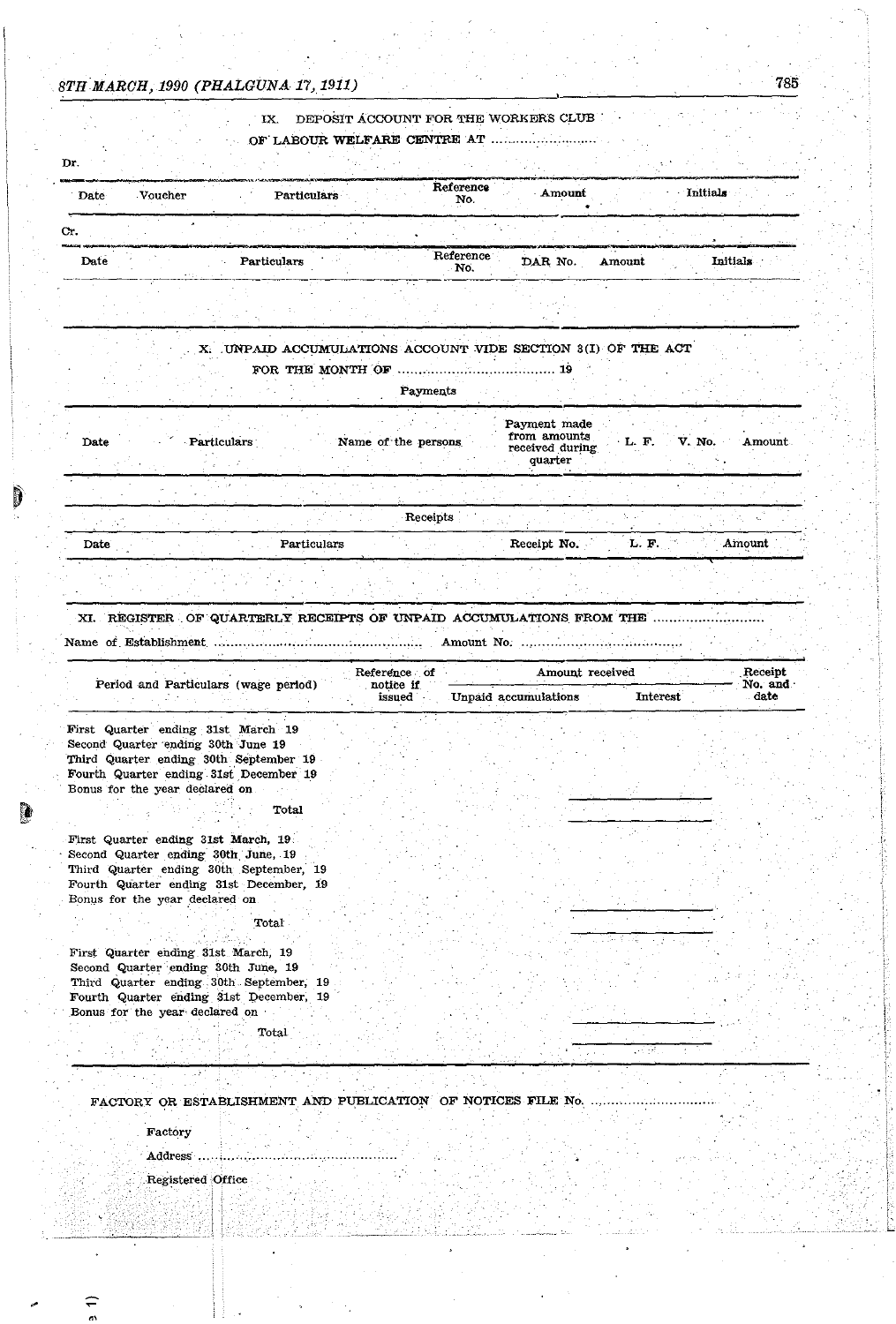|  |                              |                                              |                | 1st year     |                                       |              |                                                                                                                       |                                                           |  |
|--|------------------------------|----------------------------------------------|----------------|--------------|---------------------------------------|--------------|-----------------------------------------------------------------------------------------------------------------------|-----------------------------------------------------------|--|
|  | Notice board                 |                                              | .<br>Newspaper |              |                                       | Notice board |                                                                                                                       | Newspaper                                                 |  |
|  |                              |                                              |                | denne i stan |                                       |              |                                                                                                                       |                                                           |  |
|  | 757                          |                                              |                |              |                                       | $\cdots$     |                                                                                                                       |                                                           |  |
|  |                              |                                              |                |              |                                       |              |                                                                                                                       |                                                           |  |
|  |                              |                                              |                |              |                                       |              |                                                                                                                       |                                                           |  |
|  | ا به دا <u>ن دانس</u> تهای ر | ا <u>لتنقضية فيغرب</u> رات                   |                |              |                                       |              |                                                                                                                       |                                                           |  |
|  |                              | <b><i><u>POINT IN THE CONTRACTOR</u></i></b> |                |              |                                       |              | <b>CONTROL AND RESIDENCE OF A REPORT OF A REPORT OF A REPORT OF A REPORT OF A REPORT OF A REPORT OF A REPORT OF A</b> |                                                           |  |
|  |                              |                                              |                |              | <u>Mahabuti kacamatan sebagai per</u> |              |                                                                                                                       | AND RESIDENT AND RESIDENCE OF THE PROPERTY OF A REPORT OF |  |

| Period and particulars |        |           | 2nd year |           |
|------------------------|--------|-----------|----------|-----------|
| $\sim$ (Wage period)   | Notice | Newspaper | Notice   | Newspaper |
|                        | board  |           | board    |           |

First Quarter ending 31st March, 19 Second Quarter ending 30th June, 19 Third Quarter ending 30th September, 19 Fourth Quarter ending 31st December, 19 Bonus for the year declared on

#### $\operatorname{\mathbf{Total}}$

First Quarter ending 31st March, 19 Second Quarter ending 30th June, 19 Third Quarter ending 30th September, 19 Fourth Quarter ending 31st December, 19 Bonus for the year declared on

#### Total

First Quarter ending 31st March, 19 Second Quarter ending 30th June, 19 Third Quarter ending 30th September, 19 Fourth Quarter ending 31st December, 19

Total

|  |              | 3rd year |           | Reference to Report | Inspector              |         |
|--|--------------|----------|-----------|---------------------|------------------------|---------|
|  | Notice Board |          | Newspaper | to Inspector        | Report No.<br>and date | Remarks |
|  |              |          |           |                     |                        |         |
|  |              |          |           |                     |                        |         |
|  |              |          |           |                     |                        |         |
|  |              |          |           |                     |                        |         |

XII. REGISTER OF PAYMENTS TOWARDS SETTLEMENT OF CLAIMS TO UNPAID ACCUMULATIONS VIDE SECTION 6

|                        |  |                      |                                 |                         |       |                   | Account No. |                                             |                    |                   |
|------------------------|--|----------------------|---------------------------------|-------------------------|-------|-------------------|-------------|---------------------------------------------|--------------------|-------------------|
| File No.               |  |                      |                                 |                         |       |                   |             |                                             |                    |                   |
|                        |  |                      |                                 |                         |       |                   |             | Payment of unpaid accumulation from receipt |                    |                   |
| $_{\rm 3erial}$<br>No. |  | Name of the claimant | Refund<br>order No.<br>and date | Voucher No.<br>and date | As on | Quarter<br>ending | ending      | Quarter Quarter<br>ending                   | Quarter<br>ending. | Quarter<br>ending |
|                        |  |                      |                                 |                         |       |                   |             |                                             |                    |                   |

Amount received

Date of first publication

786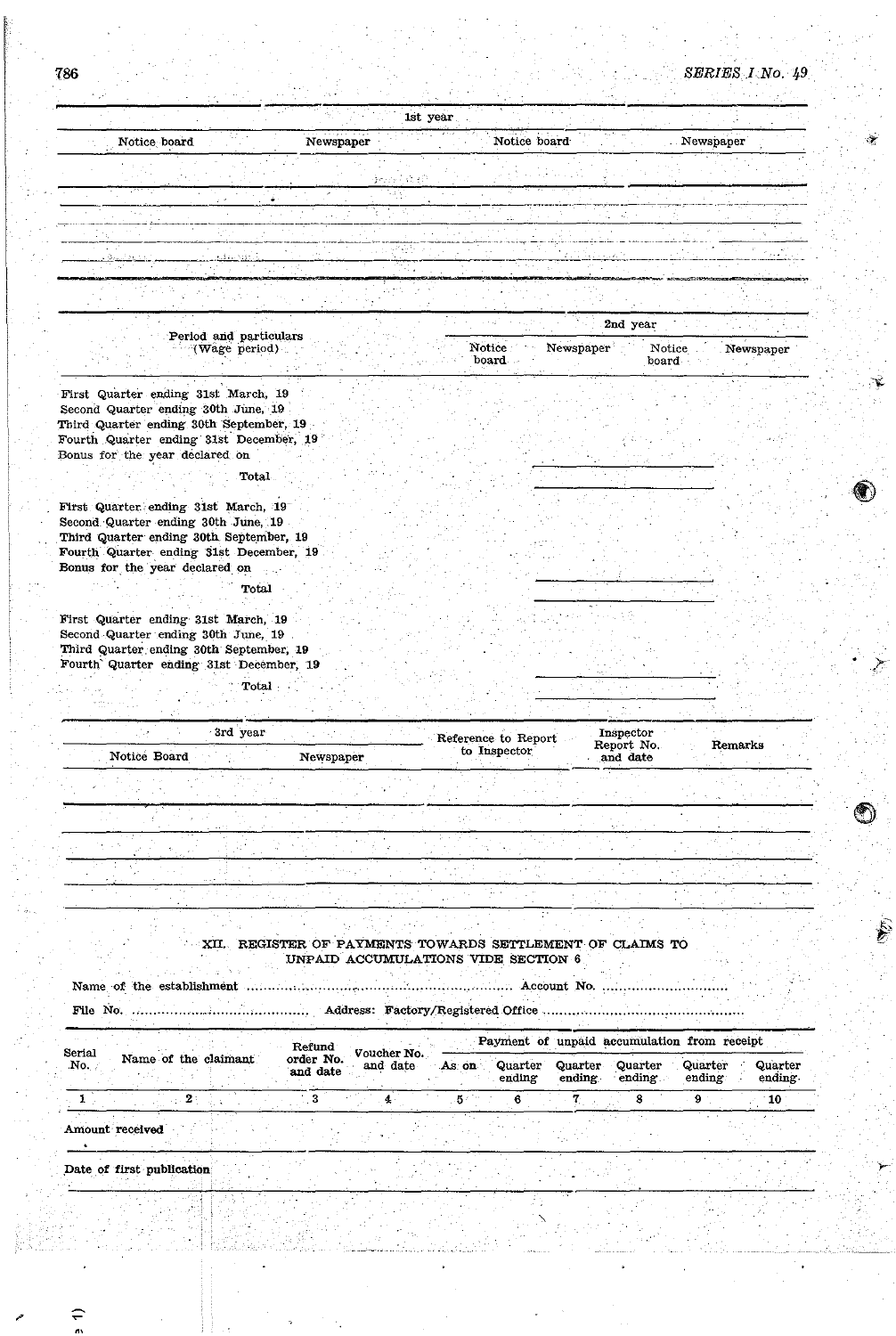|                           |                            |          |                   |                   |                          |                   | Payment of unpaid accumulation from receipt |                    |                   |         |
|---------------------------|----------------------------|----------|-------------------|-------------------|--------------------------|-------------------|---------------------------------------------|--------------------|-------------------|---------|
| Serial<br>No.             | Name of the                | claimant | Quarter<br>ending | Quarter<br>ending | <b>Quarter</b><br>ending | Quarter<br>ending | Quarter<br>ending                           | Quarter.<br>ending | Quarter<br>ending | Remarks |
|                           |                            |          | 11                | 12                | 13                       | 14                | 15                                          | 16                 | ងាក               | -18     |
| sound settled as a signal | Amount received            |          |                   |                   |                          |                   |                                             |                    |                   |         |
|                           | Date of first publication: |          |                   |                   |                          |                   |                                             |                    |                   |         |

#### ${\bf FORM}$   ${\bf D}$

k.

źН.  $\sim 10^6$ 

[ See Rule  $28(1)$  (a) ]

## REGISTER OF WAGES

Λò,  $\gamma_{\rm max}$ 

**Contract** 

# NAME OF THE ESTABLISHMENT MALLER AND CONTRACT AND THE RESTABLISHMENT

 $\mathcal{P}$ 

|               |                  |                         |            |              | Amounts payable during the month |                        |       |
|---------------|------------------|-------------------------|------------|--------------|----------------------------------|------------------------|-------|
| Serial<br>No. | Name of employee | Ticket and<br>Badge No. | Occupation | <b>Basic</b> | Overtime                         | Dearness               | Bonus |
|               |                  |                         |            | wages        |                                  | allowance<br>and other |       |
|               |                  |                         |            |              |                                  | allowances             |       |
|               |                  |                         |            |              |                                  |                        |       |

| Fines | Amount deducted during the month | Other deductions | Basic wages | Amount actually paid during the month<br>Overtime | Dearness allowance and<br>other allowances | <b>Bonus</b> |  |
|-------|----------------------------------|------------------|-------------|---------------------------------------------------|--------------------------------------------|--------------|--|
|       |                                  |                  |             |                                                   |                                            |              |  |

| Balance due to the employees |  |  |  |
|------------------------------|--|--|--|

| Basic wages | Overtime | Dearness allowances and<br>other allowances | Bonus |
|-------------|----------|---------------------------------------------|-------|
| 15          | 16       |                                             | 18    |
|             |          | 낮다. 선생님,                                    |       |
| بالقناة     |          | <b>SALE</b>                                 |       |
|             |          |                                             |       |